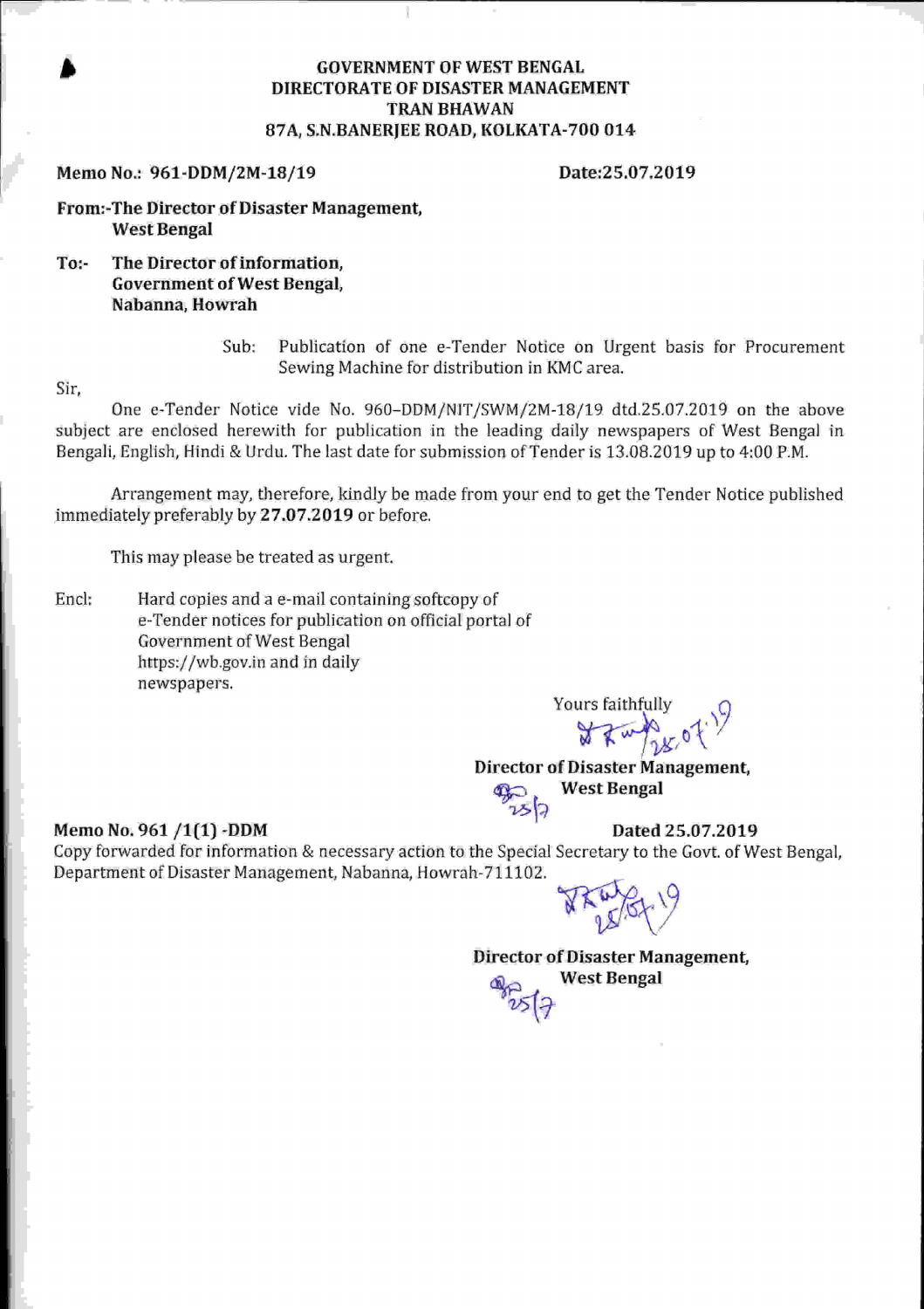#### **GOVERNMENT OF WEST BENGAL** DIRECTORATE OF DISASTER MANAGEMENT TRAN BHAWAN 87A, S.N.BANERJEE ROAD, KOLKATA-700 014

#### Memo No. 960-DDM/NIT/Sewing Machine/2019-20 : NOTICE INVITING TENDER: (For Publishing in News Paper)

Date: 25.07.2019

Dated 25.07.2019

#### Ref: WBDDM/DIRECTORATE/NIT-4/2019-20

In terms of Order No. 1244(23)-DM/V/DMCD-11015(16)/5/2017 Dated 19-06-2019 & No. 1582-DM/V/DMCD-11015(22)/2/2019 dtd.23.07.2019, issued by the Department of Disaster Management & Civil Defence, Govt. of West Bengal, the Director of Disaster Management invites tender for the procurement of Single Stitch & Double Stitch Sewing Machines, as detailed below:

1. Single Stitch Sewing Machine -166 pcs.

2. Double Stitch Sewing Machine -167 pcs.

| Date of Pre-Bid meeting           | ÷.           | 01.08.2019 at 12:00 Noon                                                   |
|-----------------------------------|--------------|----------------------------------------------------------------------------|
| Last Date of submission of Tender | $\mathbb{Z}$ | 13.08.2019 upto 4:00 P.M.                                                  |
| Technical Bid Opening Date        | ÷.           | 14.08.2019 at 12:00 Noon                                                   |
| Tender Details                    | ÷.           | Please visit Government e-Tendering portal                                 |
|                                   |              | https://wbtenders.gov.in<br>$\mathbf{A}$ and $\mathbf{A}$ and $\mathbf{A}$ |

Tender Inviting Authority and Director of Disaster Management, West Bengal

#### Memo No.

Copy forwarded for information to the:-

 $/1(5)$  -DDM

- 1. Special Secretary, Department of Disaster Management & Civil Defence, Nabanna, Howrah-2 with a request to publish the NIT in the Departmental Notice Board and Departmental website also.
- 2. P.S. to the Hon'ble MIC, Department of Disaster Management & Civil Defence, Nabanna, Howrah-2,
- 3. Sr. P.A. to the Principal secretary, Department of Disaster Management & Civil Defence, Nabanna, Howrah for kind information of the Principal Secretary.
- 4. HC-I, Directorate of Disaster Management, Tran Bhavan, Kolkata to publish the NIT in the Office Notice Board
- 5. Office Notice Board by DA.

 $X \rightarrow 4$ 

**Tender Inviting Authority and** Director of Disaster Management, West Bengal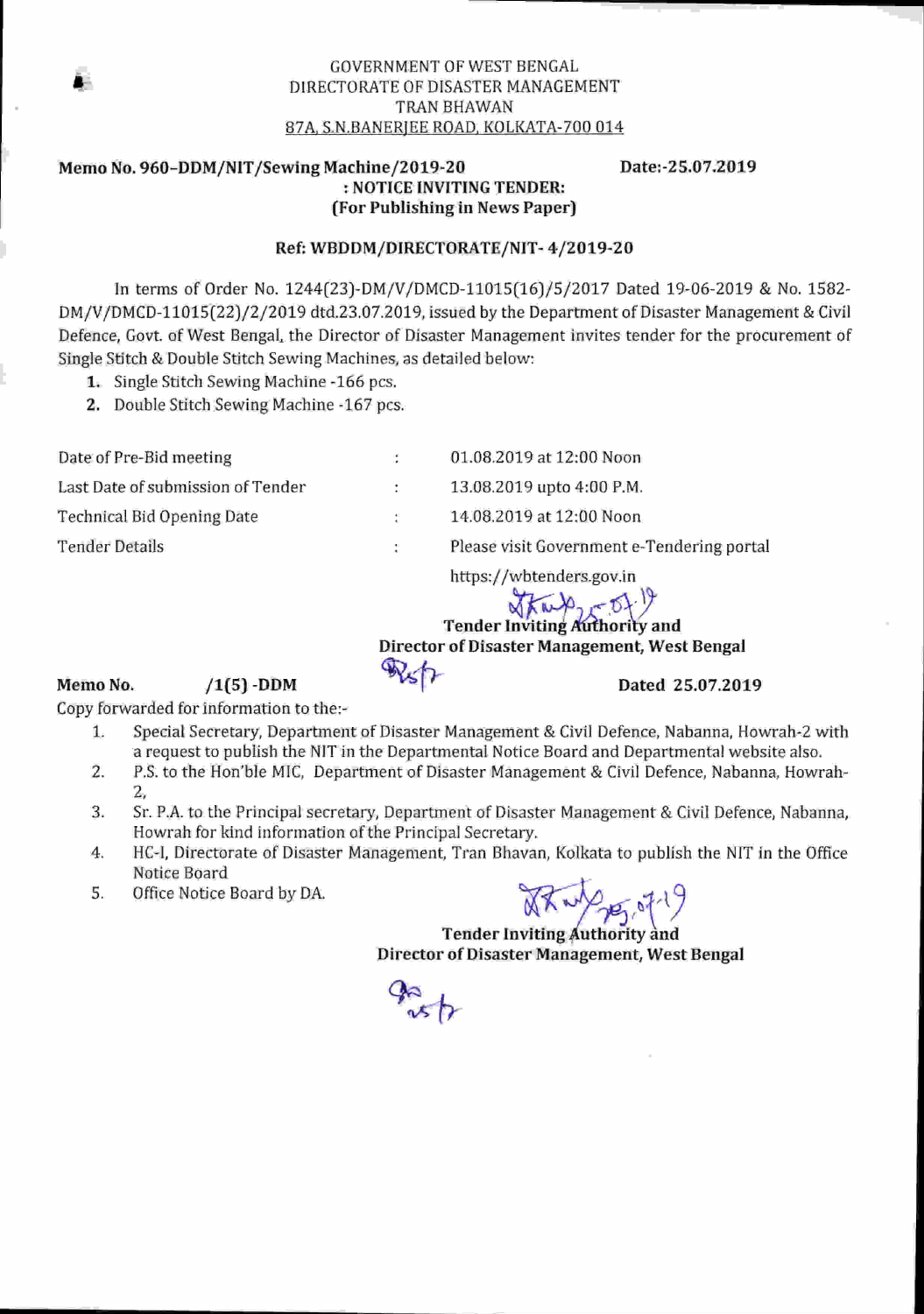**GOVERNMENT OF WEST BENGAL DIRECTORATE OF DISASTER MANAGEMENT TRAN BHAWAN 87A, S.N.BANERJEE ROAD, KOLKATA-700 014 Memo No. 960–DDM/NIT/Sewing Machine/2019-20 Date:25.07.2019 : NOTICE INVITING TENDER: Ref: WBDDM/DIRECTORATE/NIT- 4/2019-20 In terms of Order No. 1244(23)-DM/V/DMCD-11015(16)/5/2017 Dated 19-06-2019 & No. 1582-DM/V/DMCD-11015(22)/2/2019 dtd. 23.07.2019, issued by the Department of Disaster Management & Civil Defence, Govt. of West Bengal, the Director of Disaster Management invites tender for the procurement of Single Stitch & Double Stitch Sewing Machines, as detailed below: 1. Single Stitch Sewing Machine -166 pcs. 2. Double Stitch Sewing Machine -167 pcs. Date of Pre-Bid meeting :01.08.2019 at 12:00 Noon Last Date of submission of Tender:13.08.2019 upto 4:00 P.M. Technical Bid Opening Date:14.08.2019 at 12:00 Noon Tender Details:Please visit Government e-Tendering portal https://wbtenders.gov.in Signature**

**Sd/- Tender inviting authority Director of Disaster Management, West Bengal**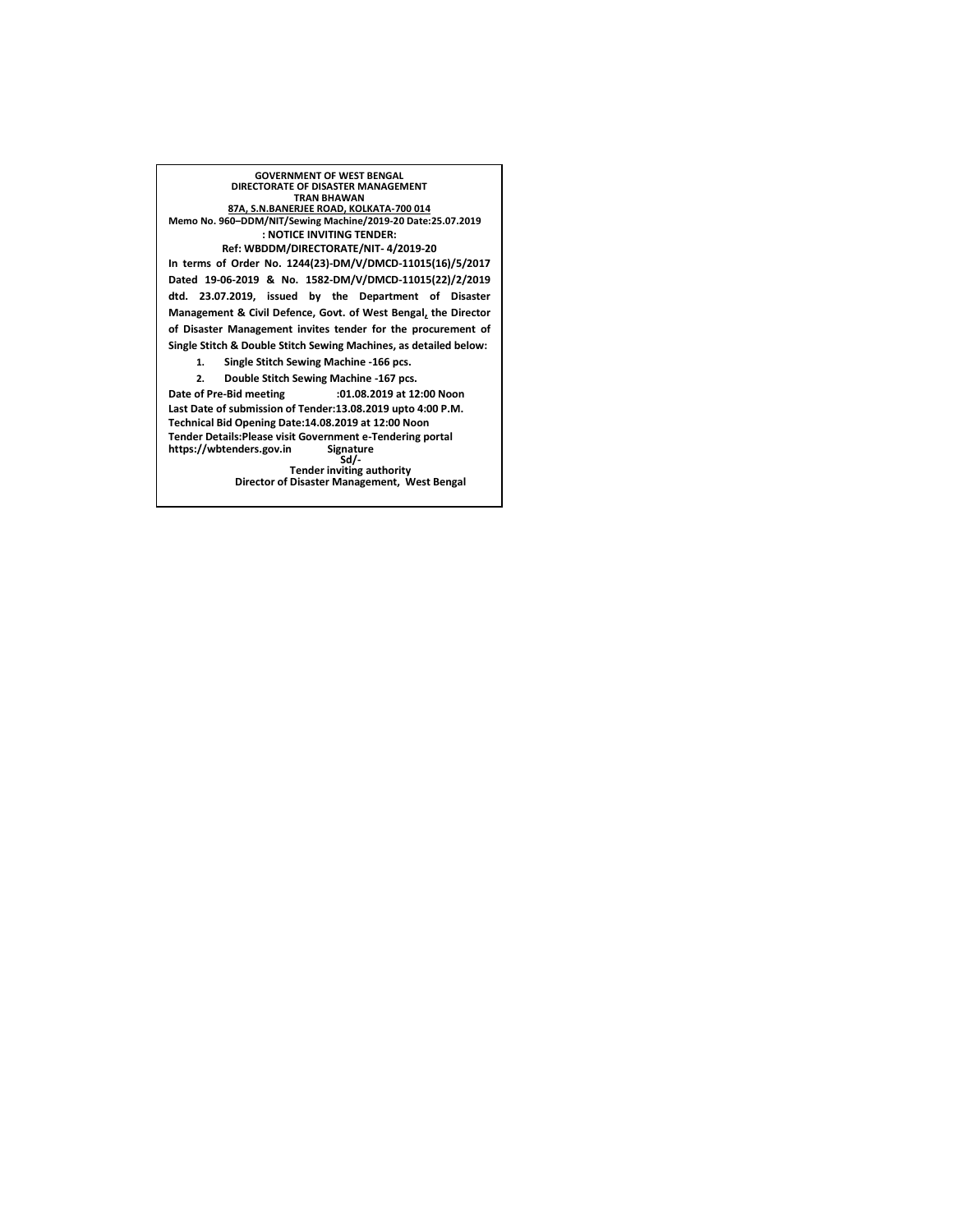# Government of West Bengal

Department of Disaster Management & Civil Defence

# **e – Tender**

# **Notice**

# **For**

**Procurement of Single Stitch & Double Stitch Sewing Machine**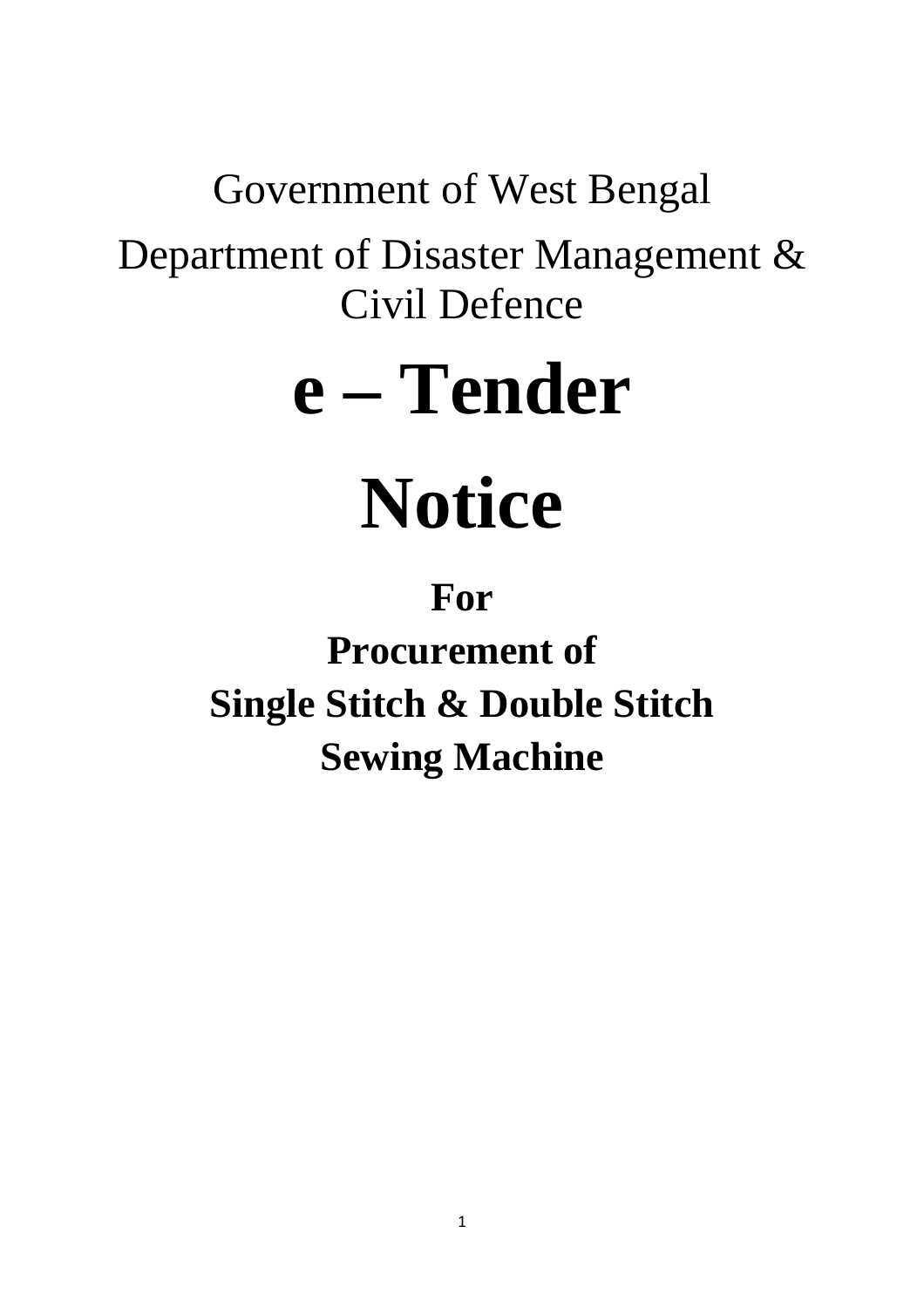## **SYNOPSIS OF TENDER**

- **1. Tender Notice For publication in leading daily newspaper.**
- **2. Terms & Conditions of tender.**
- **3. Specification for Sewing Machines in Annexure "A-1 & Annexure "A-2".**
- **4. Affidavits (Annexure "B").**
- **5. Technical Bid Form (Annexure "C").**
- **6. Covering Letter for bid (Annexure "D").**
- **7. Performance Security Bank Guarantee (Annexure "E").**
- **8. Manufacturer's Authorisation cum No Objection Form (Annexure "F").**
- **9. Proforma for Credentials/Performance statement (Annexure "G").**
- **10.Proforma for Annual Accounts for the period of three consecutive financial years (Annexure "H").**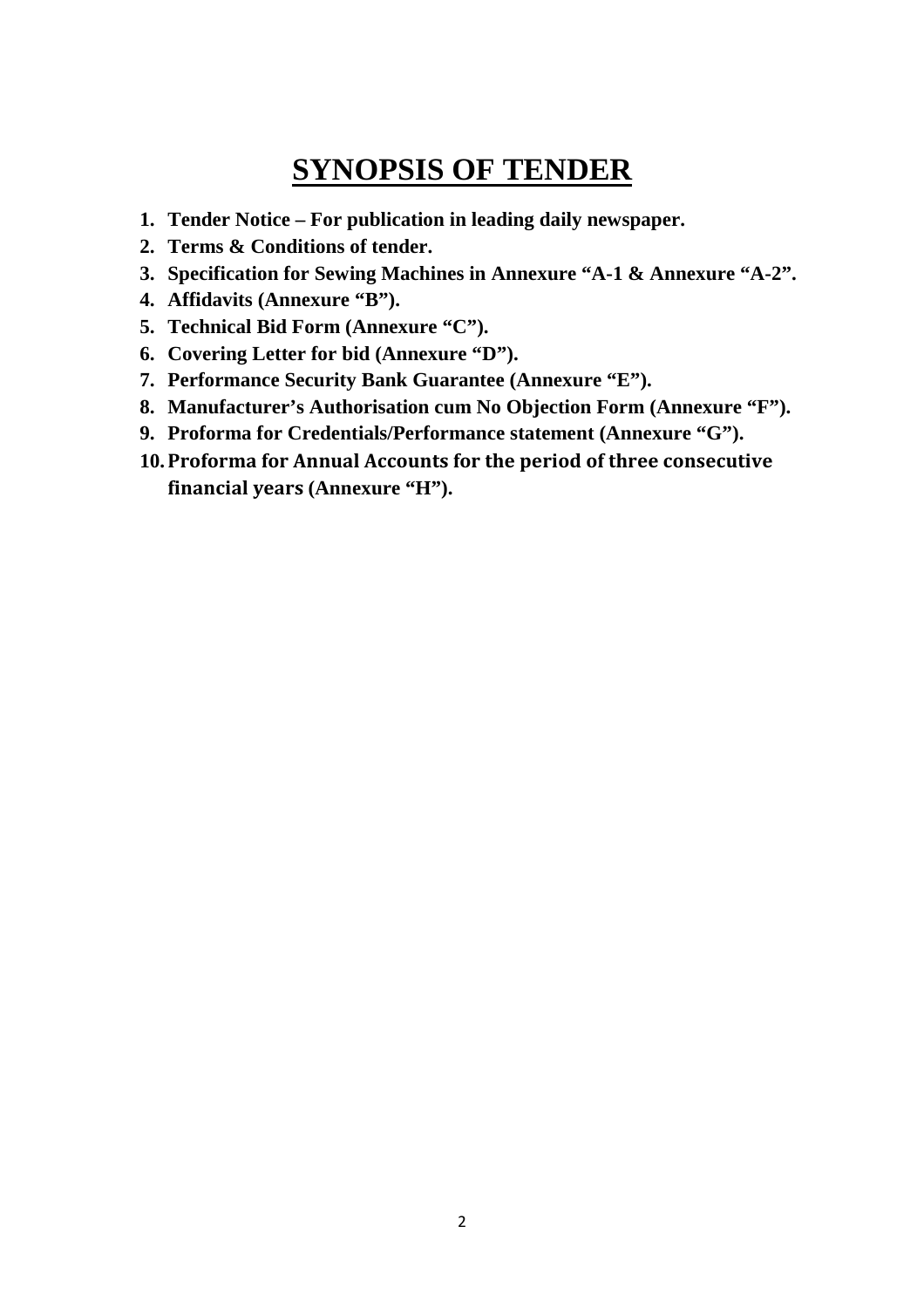## **Preface**

Economic Rehabilitation Grant Scheme is designed to ensure economic rehabilitation of distressed families of this State who are capable of taking some productive occupation after getting grants from the State Government either in cash for starting a small business of Stock-in-Trade nature or by getting Sewing Machine in kind. This enables an economically weak family to have gainful selfemployment opportunity. As per Government Order No. 1244(23)-DM/V/DMCD-11015(16)/5/2017 Dated 19-06-2019, Sewing Machine is to be procured by the District Magistrate for the Districts and by the Director, Disaster Management for the KMC area and distributed in kind to the beneficiaries. This Government Scheme extends self-employment opportunity to the economically marginalized section of society thereby improving the economic empowerment in the society.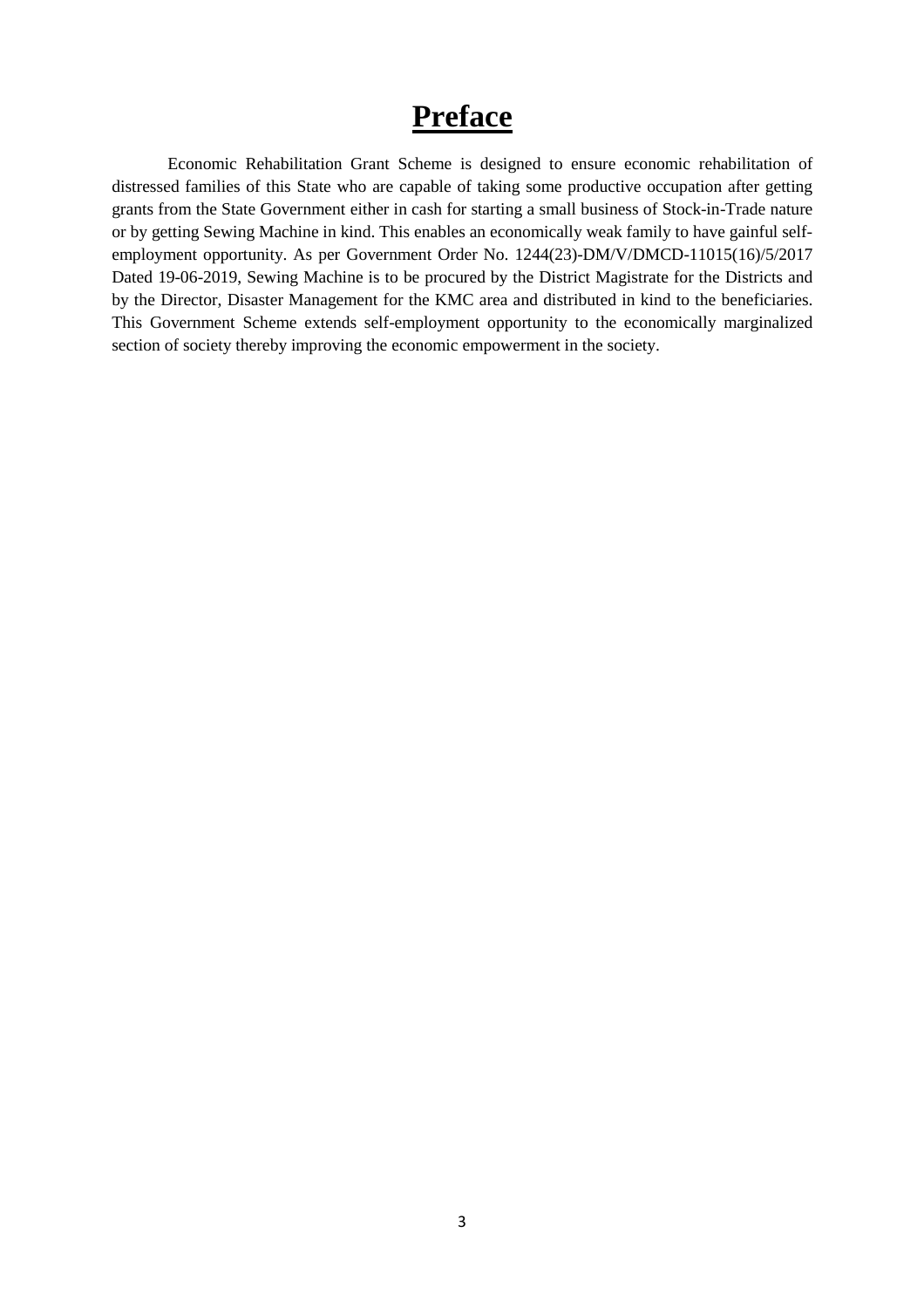#### **Government of West Bengal Directorate of Disaster Management Tran Bhawan 87A, S.N. Banerjee Road, Kol-14**

## **TENDER INFORMATION**

#### **Memo No. 960 –DDM/NIT/Sewing Machine/2019-20 Date:-25.07.2019**

#### NOTICE INVITING ELECTRONIC TENDER No.- 4/2019-20

#### **Ref: WBDDM/DIRECTORATE/NIT-4/2019-20**

In terms of Order No. 1244(23)-DM/V/DMCD-11015(16)/5/2017 Dated 19-06-2019 & No. 1582- DM/V/DMCD-11015(22)/2/2019 dtd.23.07.2019, issued by the Department of Disaster Management & Civil Defence, Govt. of West Bengal, the Director of Disaster Management invites tender for the procurement of Single Stitch & Double Stitch Sewing Machines, as detailed in the table below:

(Submission of Bid through online process only**) e Tender Notice for Supplying of Single Stitch and Double Stitch Sewing Machine for the Department of Disaster Management & Civil Defence, Govt. of West Bengal. Bidders with appropriate qualifications as specified in this document can bid for items under either Schedule 1 or Schedule 2 or both as specified in the work requirements given below.** 

| <b>Schedule</b> | Name of the Item to                                                                                                                                            | <b>Estimated</b>        | <b>Earnest</b>                         | <b>Period</b>                                              | <b>Eligibility of</b>                                                                                                                                    |
|-----------------|----------------------------------------------------------------------------------------------------------------------------------------------------------------|-------------------------|----------------------------------------|------------------------------------------------------------|----------------------------------------------------------------------------------------------------------------------------------------------------------|
| No.             | <b>Be Supplied</b>                                                                                                                                             | <b>Amount</b>           | Money*                                 | <b>Of</b>                                                  | <b>Bidder</b>                                                                                                                                            |
|                 |                                                                                                                                                                | (Rs.)                   |                                        | Completion                                                 |                                                                                                                                                          |
|                 | <b>Supply of Single Stitch</b><br><b>Sewing Machine with</b><br>all its integral<br>components along with                                                      | Rate to<br>be<br>Quoted | Rs. 35,000/-<br>(Rupees<br>Thirty Five | One Month<br>from the date<br>of issue of<br>supply order. | Resourceful, Bonafide,<br>Manufacturer of Single Stitch<br>Sewing Machine or Authorised<br>Dealer of such Manufacturer may                               |
|                 | the Accessories Kit<br>containing<br><b>Bobbin</b><br>1.<br>2.<br><b>Needle</b><br><b>Screw-driver</b><br>3.                                                   |                         | Thousand<br>only)                      |                                                            | submit the Bid.<br>A bidder as Authorised Dealer of<br>Manufacturer has to submit<br>compulsorily the Currently valid<br>Dealership Certificate from the |
| 1               | Oil container etc.<br>4.<br>at Tran Bhaban,,<br>Kolkata, or any other<br>place of Kolkata<br>Municipal Corporation<br>Area to be decided by<br>the Government. |                         |                                        |                                                            | Manufacturer and an<br>Authorisation cum No Objection<br>Certificate from the Manufacturer<br>for participating in the Bid.                              |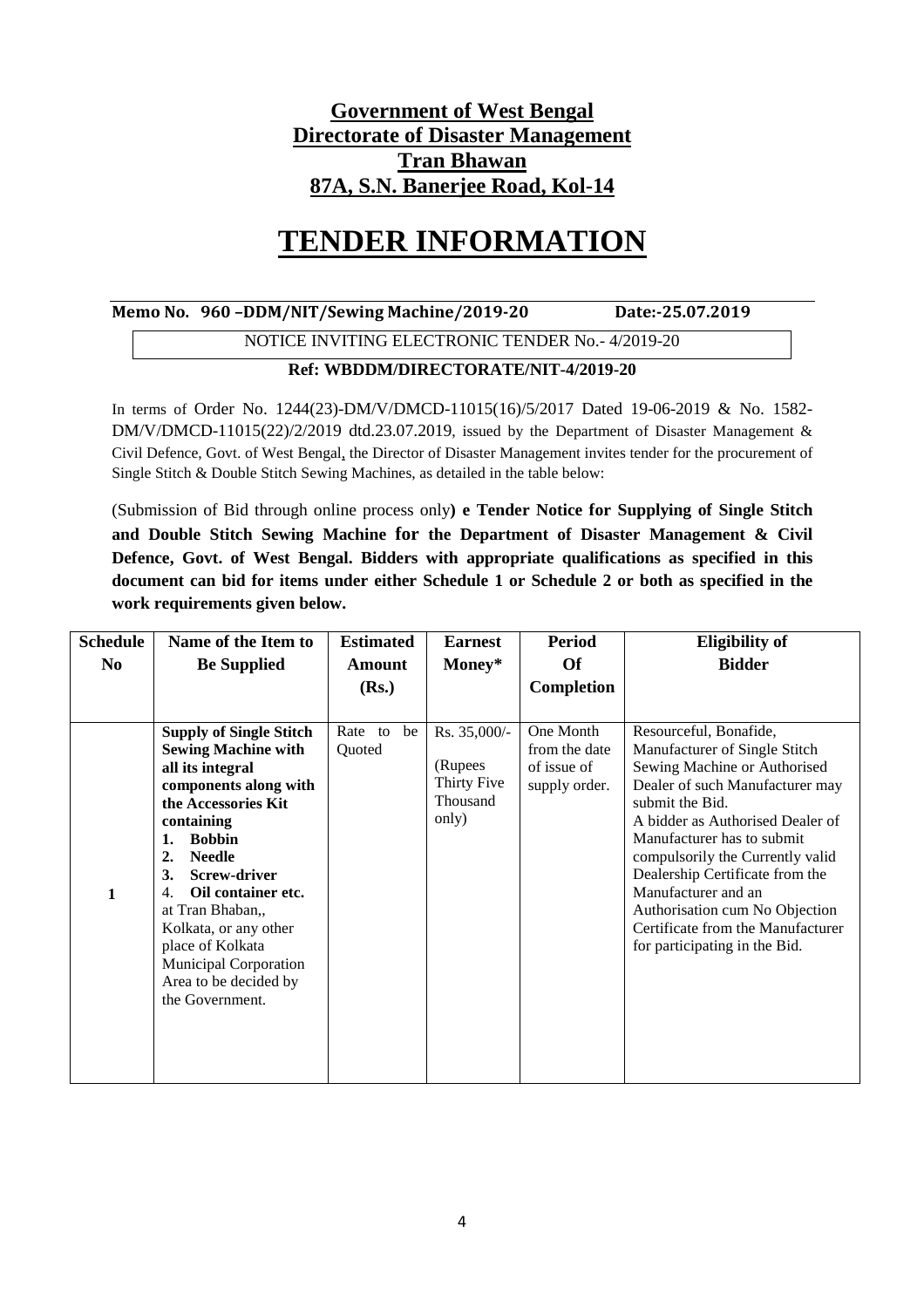| <b>Schedule</b><br>N <sub>0</sub> | Name of the Item to<br><b>Be Supplied</b>                                                                                                                                                                                                                                                                                                                                                               | <b>Estimated</b><br><b>Amount</b><br>(Rs.) | <b>Earnest</b><br>Money*                                     | <b>Period</b><br>Of<br>Completion                                | <b>Eligibility of</b><br><b>Bidder</b>                                                                                                                                                                                                                                                                                                                                                                                |
|-----------------------------------|---------------------------------------------------------------------------------------------------------------------------------------------------------------------------------------------------------------------------------------------------------------------------------------------------------------------------------------------------------------------------------------------------------|--------------------------------------------|--------------------------------------------------------------|------------------------------------------------------------------|-----------------------------------------------------------------------------------------------------------------------------------------------------------------------------------------------------------------------------------------------------------------------------------------------------------------------------------------------------------------------------------------------------------------------|
| $\overline{2}$                    | <b>Supply of Double Stitch</b><br><b>Sewing Machine with</b><br>all its integral<br>components along with<br>the Accessories Kit<br>containing<br><b>Bobbin</b><br>1.<br><b>Needle</b><br>$\overline{2}$ .<br><b>Screw-driver</b><br>3.<br>Oil container etc.<br>4.<br>at Tran Bhaban,<br>Kolkata, or any other<br>place of Kolkata<br>Municipal Corporation<br>Area to be decided by<br>the Government | Rate to be<br>Quoted                       | Rs. 35,000/-<br>(Rupees)<br>Thirty Five<br>Thousand<br>only) | Month<br>One<br>from the date<br>of<br>issue of<br>supply order. | Resourceful, Bonafide,<br>Manufacturer of Single Stitch<br>Sewing Machine or Authorised<br>Dealer of such Manufacturer may<br>submit the Bid.<br>A bidder as Authorised Dealer of<br>Manufacturer has to submit<br>compulsorily the Currently valid<br>Dealership Certificate from the<br>Manufacturer and an<br>Authorisation cum No Objection<br>Certificate from the Manufacturer<br>for participating in the Bid. |

\*N.B. This EMD amount that is Rs. 35,000/- (Rupees Thirty Five Thousand only) is fixed for submission of bid for either of Schedule-1 or Schedule-2 or both as clarified in the table

| <b>Sl. No.</b> | <b>Bid Condition</b>                                                         | <b>Applicable Value of EMD</b>                  |
|----------------|------------------------------------------------------------------------------|-------------------------------------------------|
|                | A bidder intending to bid for the Item under<br>Schedule-1 only              | Rs. 35,000/- (Rupees Thirty Five Thousand only) |
|                | A bidder intending to bid for the Item under<br>Schedule-2 only              | Rs. 35,000/- (Rupees Thirty Five Thousand only) |
|                | A bidder intending to bid for both the Items under<br>Schedule-1& Schedule-2 | Rs. 35,000/- (Rupees Thirty Five Thousand only) |

- 1. In the event of e-filing, intending bidder may download the tender document from the website https://etender.wb.nic.in directly by the help of Digital Signature Certificate through e-Filling. Physical documents can also be submitted as indicated subsequently.
- 2. **Earnest Money** is to be remitted through **RTGS/NEFT** in case of offline payment through bank account in any Bank or through Net banking (any of the banks listed in the ICICI Bank Payment gateway). In case of payment through ICICI Bank Payment Gateway as per G.O. No. 3975-F(Y) at 28.07.2016 and same may be documented through e-filing.
- 3. The e-tender is in two parts i.e. Technical bid and Financial bid, both will be submitted concurrently duly digitally signed in the website http:\\wbtender.gov.in as per tender time schedule mentioned in the tender documents. The documents submitted by the bidder should be properly indexed and digitally signed.
- 4. Both Technical document and Financial bid are to be submitted in Technical (Statutory & Non – Statutory folders) and Financial folder concurrently and digitally signed in the website http:\\wbtenders.gov.in.
- 5. The technical document and financial bid will have to be submitted as per table mentioned below :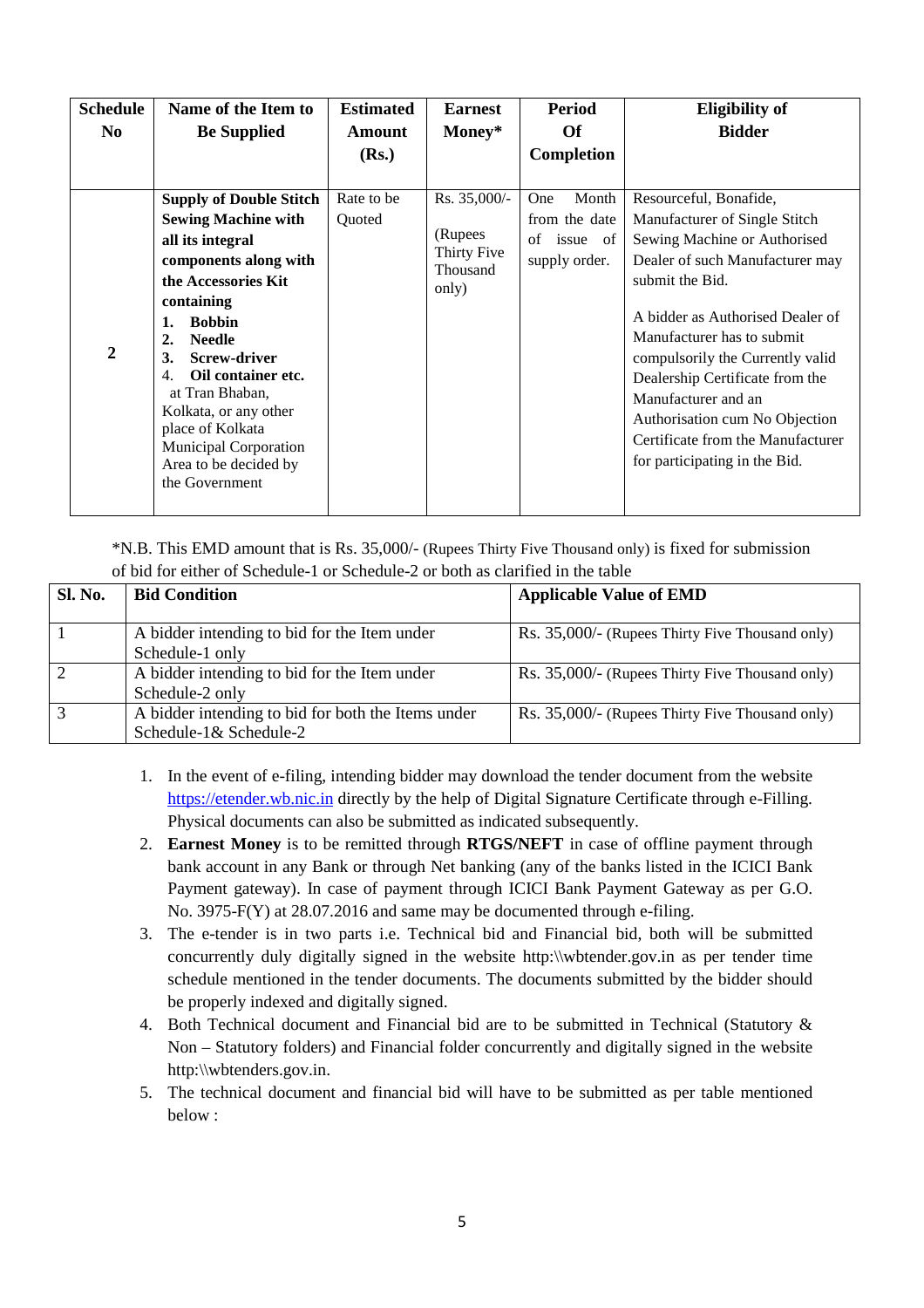#### **Important Information (Date & Time Schedule)**

| SI.              | <b>Particulars</b>                                                                                                                                         | <b>Schedule</b>                                                                  |  |  |
|------------------|------------------------------------------------------------------------------------------------------------------------------------------------------------|----------------------------------------------------------------------------------|--|--|
| No.              |                                                                                                                                                            |                                                                                  |  |  |
| 1.               | Date of uploading of NIT Documents online (Publishing Date)                                                                                                | 25.07.2019                                                                       |  |  |
| 2.               | Start Date for download of Tender Document (online)                                                                                                        | 25.07.2019 at.4:00 P.M.                                                          |  |  |
| $\overline{3}$   | <b>Bid Submission Start Date (online)</b>                                                                                                                  | 25.07.2019 at 4:30P.M                                                            |  |  |
| $\overline{4}$ . | Date and Venue of pre-bid discussion.                                                                                                                      | 01.08.2019 at 12:00 Noon<br>Tran Bhavan, 87A, S. N.<br>Banerjee Road, Kolkata-14 |  |  |
| 5.               | End Date for Download of Tender Document                                                                                                                   | 13.08.2019 at 4:00 P.M.                                                          |  |  |
| 6.               | Bid submission closing date (online)                                                                                                                       | 13.08.2019 at 4:00 P.M.                                                          |  |  |
| 7.               | Last date of submission of original Earnest Money Deposit<br>receipt (offline) through RTGS/NEFT and through Net Banking<br>by ICICI Payment Gateway.      | 13.08.2019 at 5:00 P.M.                                                          |  |  |
| 9.               | Date of opening of Technical Proposals (Online).                                                                                                           | 14.08.2019 at 12:00 Noon                                                         |  |  |
| 10.              | Date of uploading list for Technically Qualified Bidder.                                                                                                   | To be notified later                                                             |  |  |
| 11.              | Date of opening of Financial Proposals (Online)                                                                                                            | To be notified later                                                             |  |  |
| 12.              | Date of uploading the list of bidder along with their rates<br>through online also if necessary for further negotiation through<br>offline for final rate. | To be notified later                                                             |  |  |

#### **N.B: A). IN CASE OF SUBMISSION OF EMD THROUGH RTGS/NEFT FOR OFFLINE PAYMENT AND THROUGH NET BANKNING THROUGH ICICI PAYMENT GATEWAY, THE BIDDER HAS TO SEND THE SAME FROM HIS OWN BANK ACCOUNT. NO OTHER BANK ACCOUNT WILL BE ENTERTAINED IN THIS REGARD.**

 **B). THE TENDER AUTHORITY RESERVES THE RIGHT TO CHANGE THE ABOVE SCHEDULE IN CASE OF ANY EXIGENCY AFTER PUTTING UP A NOTICE IN http://wbtender.gov.in AND LEADING DAILY NEWSPAPERS.** 

#### **Terms & Conditions of Tender:**

The bidder should carefully read the following terms  $\&$  conditions before submission of tender.

#### **I. Pre –qualification criteria :**

- **1.** The Supplying agency should have valid Trade License, and valid PAN.
- **2.** The Supplying agency should have Valid GST Registration Certificate.
- **3. a)** A Bidder intending to bid for Schedule-1 item only, must have experience of supplying of at least 30 (Thirty) pieces of tendered item under Schedule-1, in any one out of last three Financial Years. i.e. 2016-17, 2017-18 & 2018-19 to Government / Semi-Government / Government Undertaking / Registered Organisation (Annexure-G)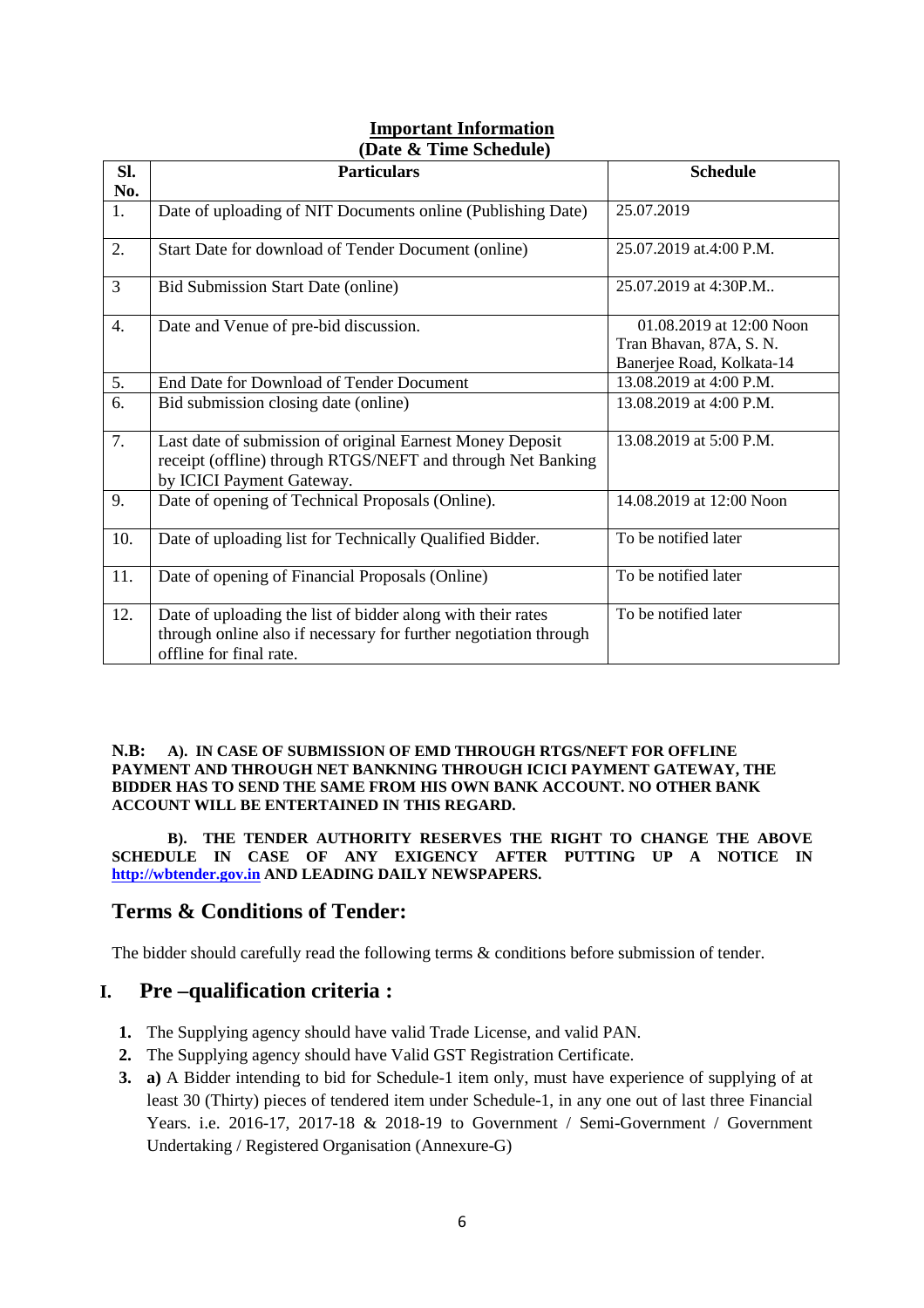*b*) A Bidder intending to bid for Schedule-2 item only, must have experience of supplying of at least 30 (Thirty) pieces of tendered item under Schedule 2 in any one out of the last three Financial Years. i.e. 2016-17, 2017-18 & 2018-19 to Government / Semi-Government / Government Undertaking / Registered Organisation (Annexure-G)

 *c***)** A Bidder intending to bid for both of the Schedule-1 and Schedule-2 items must have experience of supplying of at least 30 (Thirty) pieces of tendered item under Schedule-1 in any one out of last three Financial Years. i.e. 2016-17, 2017-18 & 2018-19 and at least 30 (Thirty) pieces of tendered item under Schedule 2 in any one out of the last three Financial Years. i.e. 2016-17, 2017- 18 & 2018-19 to Government / Semi-Government / Government Undertaking / Registered Organisation (Annexure-G)

- **4.** Bidders should have minimum Annual Turnover of Rs 6.5 Lakh (Rupees Six Lakh And Fifty Thousand) in any one financial year out of last three financial years i.e.  $2016-17$ ,  $2017-18$  & 2018-19.(Annexure-H)
- **5.** A bidder as Authorised Dealer of Manufacturer must have the currently valid Dealership Certificate issued by the Manufacturer and an Authorisation cum No Objection Certificate (Annexure-F) from the Manufacturer for participating in the Bid.

#### **II. Materials to be supplied :**

| <b>Schedule</b><br>No. | <b>Items</b>                        | <b>Quantity</b>                                    |
|------------------------|-------------------------------------|----------------------------------------------------|
| 1                      | <b>Single Stitch Sewing Machine</b> | 166 (One Hundred and Sixty Six) Pieces             |
| $\overline{2}$         | <b>Double Stitch Sewing Machine</b> | 167 (One Hundred and Sixty Seven)<br><b>Pieces</b> |

The Director of Disaster Management reserves all the rights to increase or decrease or change the quantity of **tendered item** while placing Supply Order without assigning any reasons.

**III. Specification: The specification of items to be supplied is given in annexure "A-1" for Single Stitch Sewing Machine (Schedule 1) and annexure "A-2" for Double Stitch Sewing Machine (Schedule 2).** 

#### **IV. Terms of supply / delivery :**

- **1.** The supply of agreed quantity of **Single Stitch and /or Double Stitch Sewing Machine** should be completed within One month from the date of issuance of the supply order and the delivery **must be completed as per schedule communicated from time to time.**
- **2.** The supply of **Single Stitch and /or Double Stitch Sewing Machine** shall be made to Tran Bhaban, 87A , S.N. Banerjee Road, Kolkata, or any other places within Kolkata Municipal Corporation Area as to be decided by the Government.
- **3.** On the date of delivery the **Single Stitch and /or Double Stitch Sewing Machines**  should reach to the Tran Bhaban, 87A , S.N. Banerjee Road, Kolkata, or any other places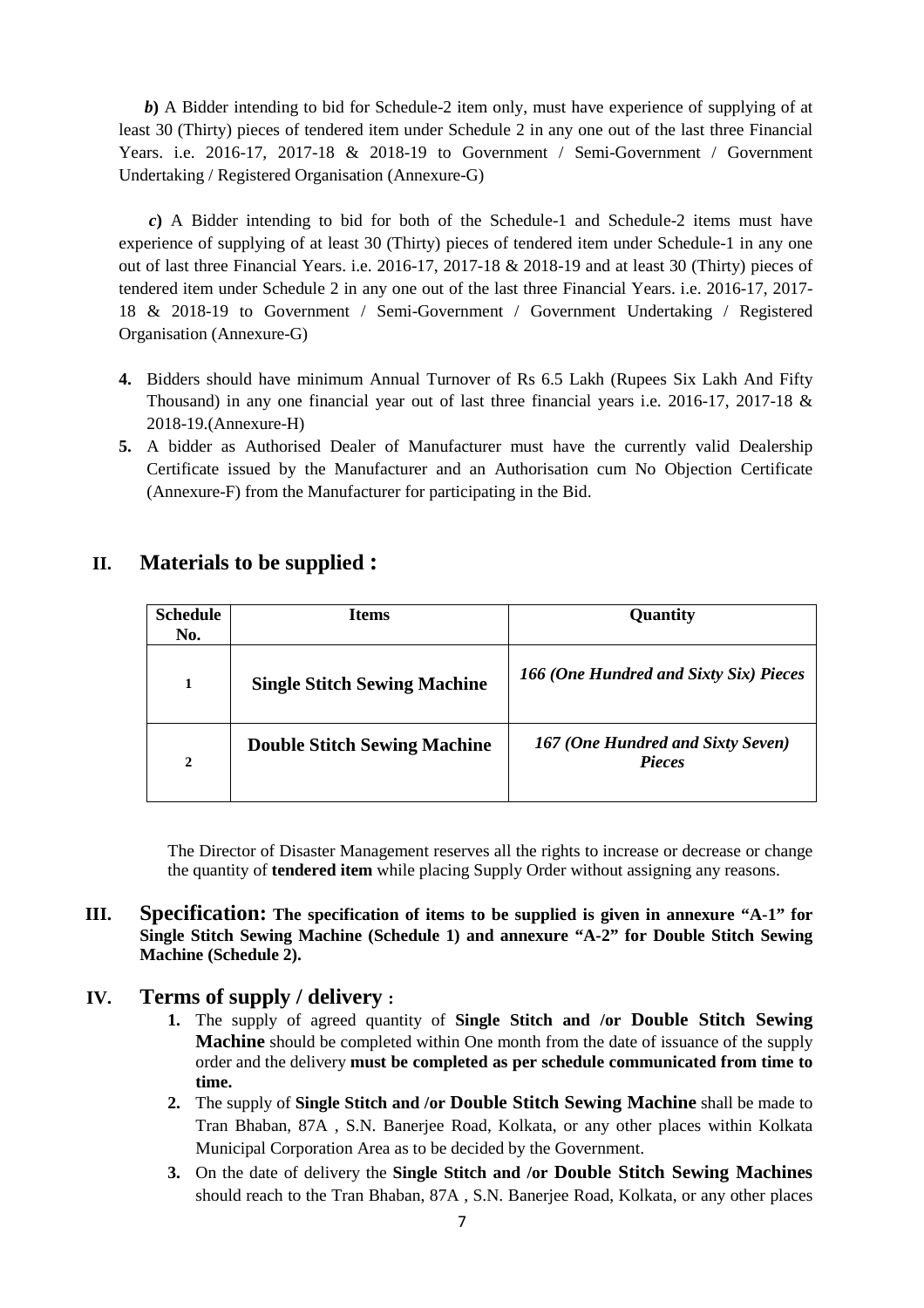within Kolkata Municipal Corporation Area as to be decided by the Government, within 11.00 a.m. failing which special permission from authority such as Director of Disaster Management, West Bengal must be obtained for acceptance of the consignment.

- **4.** The bidder should have the ability to supply an additional order quantity upto 50% of the contracted quantity, depending upon the decision of the authority, within one year from the date of execution of agreement at the same rate.
- **5.** The supply shall be made at delivery point at the own cost by the bidder at Tran Bhaban, 87A , S.N. Banerjee Road, Kolkata, or any other places within Kolkata Municipal Corporation Area as to be decided by the Government.
- **6.** The bidder is responsible for transit damage; consignee will notify transit damage / loss on the goods challan/lorry receipt on arrival of goods at destination.

#### **V. Inspection & Checking :**

1. Physical Examination/Inspection of cent percent supplied items will be done at the delivery point by "Checking Team" constituted by the Director of Disaster Management to ascertain that the delivered quantity conforms to the physical specification and during Physical Examination/Inspection if any defect or fault is identified, the concerned item/items (The full Set of the Item/ Items ) is to be replaced by the Supplier within *forty eight hours* from the date of delivery and no charges for such replacement will be entertained.

The findings of the "Checking Team" constituted by the Director of Disaster Management will be final regarding the conformity of the supplied item/items with the specification as given in A**nnexure "A-1" & "A-2"** 

#### **VI. Price :**

The Price to be quoted by a bidder should be firm & fixed including transportation charges and charges for fitting and fixing of *all the components of the tendered item to make it working* and excluding of GST applicable, leaving no scope of variation in future which will be valid for one year from the date of execution of Agreement,

**Rates for the tendered Items mentioned under Schedules 1 or Schedule 2 or both should be quoted and any lapse would lead to the rejection of the tender.** 

**Bidder should not mention their bid value in any place of NIT or otherwise except in BOQ .** 

#### **The "L -1" would be determined based on the price quoted excluding GST applicable.**

1. The Department of Disaster Management & Civil Defence also reserves the right to select one or more suppliers and award order for supply for whole or part of its requirement at L1 rate.

2. In case of tie between bidders Supply order will be issued to the L1 bidders by dividing the total tendered quantity equally.

#### **VII. Performance Security :**

 The selected L-1 bidder will have to submit a Performance Security for an amount of 6% of the Financial Bid Value before execution of the Agreement in any Nationalized Bank. Performance security shall be valid upto 30.09.2020. This will be released after all contractual obligations are completed to the satisfaction of the purchaser. Any liquidated damages on the part of successful bidder for non-compliance of the terms of the contract in any form shall be adjusted against the performance security in the manner given herein and Para-X & XI below. **In case of any instance of**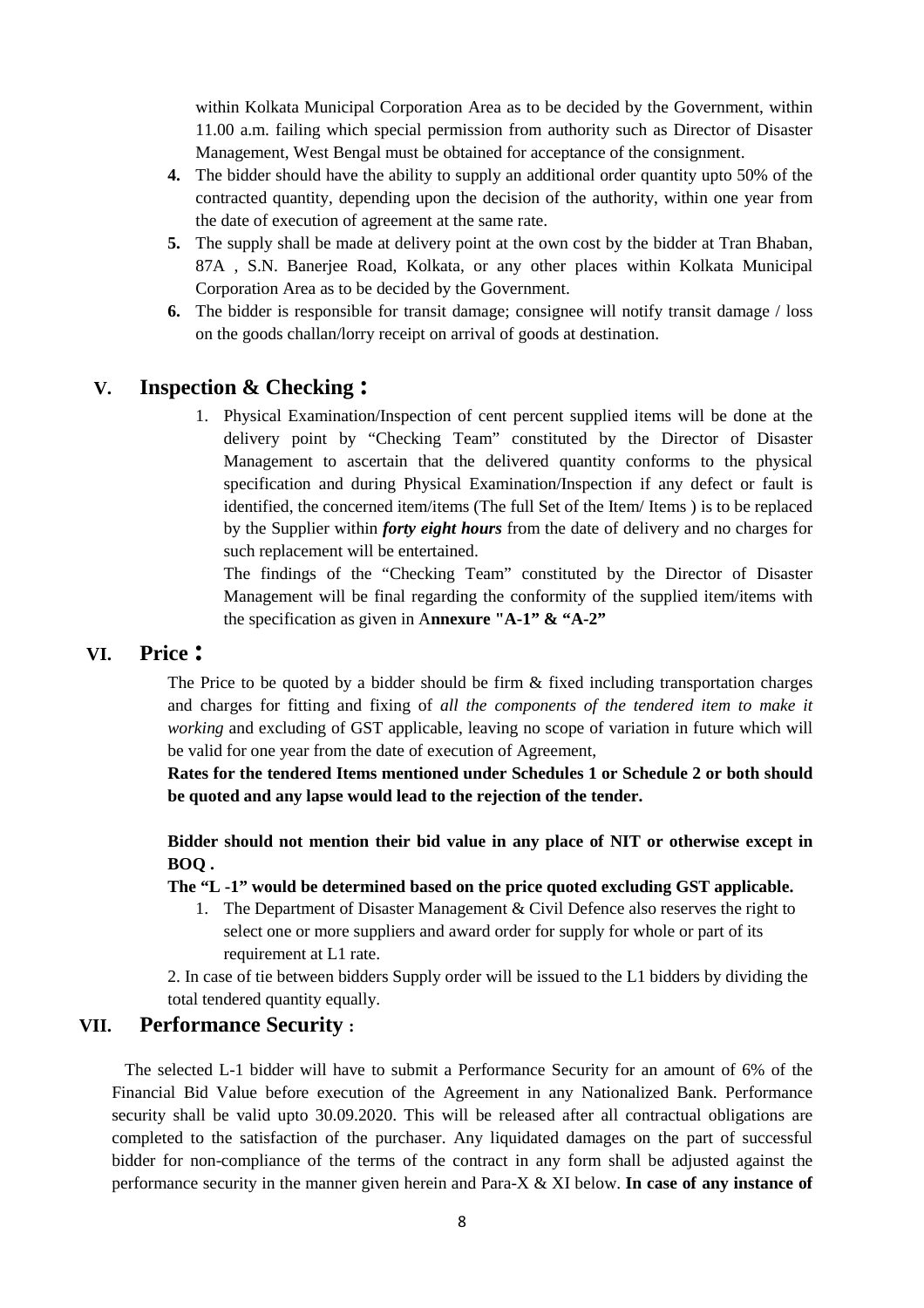**breach of contract by the successful bidder, the Government holds the right to forfeit the entire performance security. The form for submission of performance Security is enclosed as Annexure "E".** 

#### **VIII. Period of Validity of Tender:**

The accepted rates of items shall remain valid upto a period of 1(One) year from the date of execution of contract/Agreement.

#### **IX. Execution of Agreement:**

#### **i. Agreement**

After finalisation of tender and security deposit the successful tenderer /tenderers will be required to execute agreement at their own cost on a duly Non-Judicial stamped agreement paper in the prescribed format within 7 (Seven) days regulating the terms & conditions of supply.

#### **ii. Payment**

Tax Invoice, in triplicate supported by delivery challans must be submitted immediately for payment after each lot of satisfactory supply which is accepted by the "Checking Team" constituted by the Director of Disaster Management. The Purchaser shall not be liable for payment of interest in the event of delay in making payments as specified above due to unavoidable circumstance or circumstances beyond the control of the Department of Disaster Management & Civil Defence not withstanding any instructions by other authorities. Tax invoice(s) needs to be issued by the supplier for raising claim under the contract showing separately the tax charged in accordance with the provisions of GST Act, 2017.

#### **X. Liquidated Damages**

If the vendor fails to complete in full all deliveries and its components or fails to complete the implementation within the stipulated period in accordance with the supply order, the supplier shall pay to the purchaser liquidated damages @ 0.5% of the value of the undelivered items for each completed weeks of delay up to the maximum of 10% of the value of the undelivered items. Thereafter the purchaser will have the right to terminate the supply order. In case of such delay beyond ten weeks the purchaser will have the option to explore the market at the supplier's risk and cost. The mode and method of such risk purchases will be at total discretion of the purchaser.

#### **XI. Method of payment of Liquidated damages :**

The amount charged as liquidated Damages shall be deducted by the Tendering Authority from the amount due for payment to the vendor. If the amount of liquidated damages exceeds the payment due to the vendor, the vendor shall within 30(thirty) days make payment to the customer in full and final settlement of claims failing which the Bank Guarantee will be encased to make good the amount exceeding the payment due to the vendor.

#### **XII. Other Clauses:**

- 1. The approved /selected bidder(s) shall not assign or transfer supply order or any part of it to other agencies.
- 2. No tender opening extension will be considered as it leads to delay in conclusion of the contract. However in exceptional case, the same can be considered for suitable period on merits of individual case.
- 3. Any prospective bidder may seek clarification/information concerning the bid condition, bidding process and/or rejection of its bid or non-issue of tender documents, wherever applicable.
- 4. No post bid clarification shall be entertained.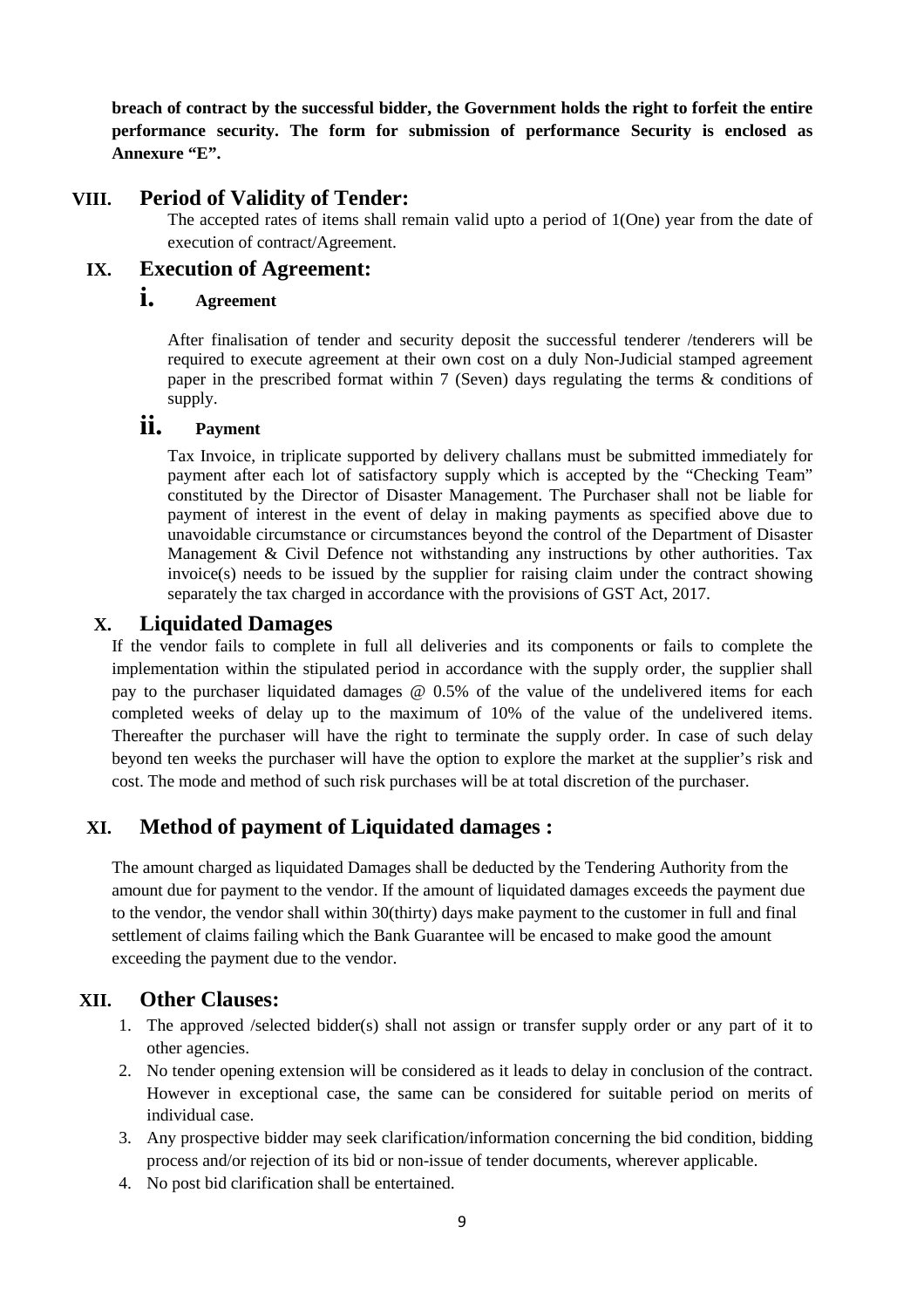- 5. The Department of Disaster Management and Civil Defence reserves the right to accept or reject or modify any or all the tenders without assigning any reasons thereof and no representation in this regard will be entertained.
- 6. Authorized representative cannot represent two suppliers or quote on their behalf in a particular tender process enquiry. If any such quote is noticed, such quote will be rejected.
- 7. Tenders received after due date and time will be rejected.
- 8. In case of any dispute, the matter will be settled in the jurisdiction of The Department of Disaster Management & Civil Defence, Govt. of West Bengal only. Sole arbitrator will be appointed by The Department of Disaster Management & Civil Defence.

#### **XIII. Cancellation of Supply Order & Right thereof:-**

The Authority reserves the right to cancel a Supply Order or a part thereof issued to an Agency at any time if:-

- 1. The Supplying Agency fails to supply in two consecutive dates as per supply schedule submitted.
- 2. The Supplying Agency fails to maintain the eligibility criteria as mentioned in Clause I of this e-NIT. The existing supply order shall be liable to be cancelled and no supply order shall be issued in future to the existing Supplier in respect to this e-NIT.
- 3. If, at any stage of selection/supply process, it comes to the knowledge that any supplier is involved in any fraudulent practice or misrepresentation of the facts or tried to influence the selection / supply process or indulged in any corrupt activities in competing with other, the supply orders placed by the Director of Disaster Management will be cancelled and such supplier is liable for blacklisting & further prosecution.
- 4. Any bidder/ supplier whose product has been blacklisted in the past 3 year will be liable for rejection for that product further in case as and when such information comes to the notice of the Department of Disaster Management & Civil Defence at a later date, the supply order for that product(s) will be liable for cancellation and amount to be paid for such product(s) will be forfeited. The supplier should also give declaration in **Annexure-B** of the tender in this regard.
- 5. If the Government decides to make any alteration/modification/rejection to any item(s) at any time even after making contract; the authority reserves every right to revoke the Supply Order for such item(s) at any time during the validity of the tender period and cancel the Supply Order already issued in this respect. No claim in the form of damarage/compensation etc. will be entertained for such revocation/ cancellation.

#### **XIV. Forfeiture of EMD :-**

1. If a tenderer withdraws his tender or any part of it during the period of validity of tender.

2. If a tenderer fails to deposit the Performance Security or fails to execute Agreement.

#### **XV. Jurisdiction Clause:**

For litigation or legal issues if any, to be settled at Calcutta High Court jurisdiction only.

#### **GENERAL PROCESS OF SUBMISSION:**

Tenders are to be submitted through online only in the website (https://wbtenders.gov.in) in two folders at a time for each work, one in Technical Proposal & the other in Financial Proposal before the prescribed date & time using the Digital Signature Certificate (DSC) for both schedule of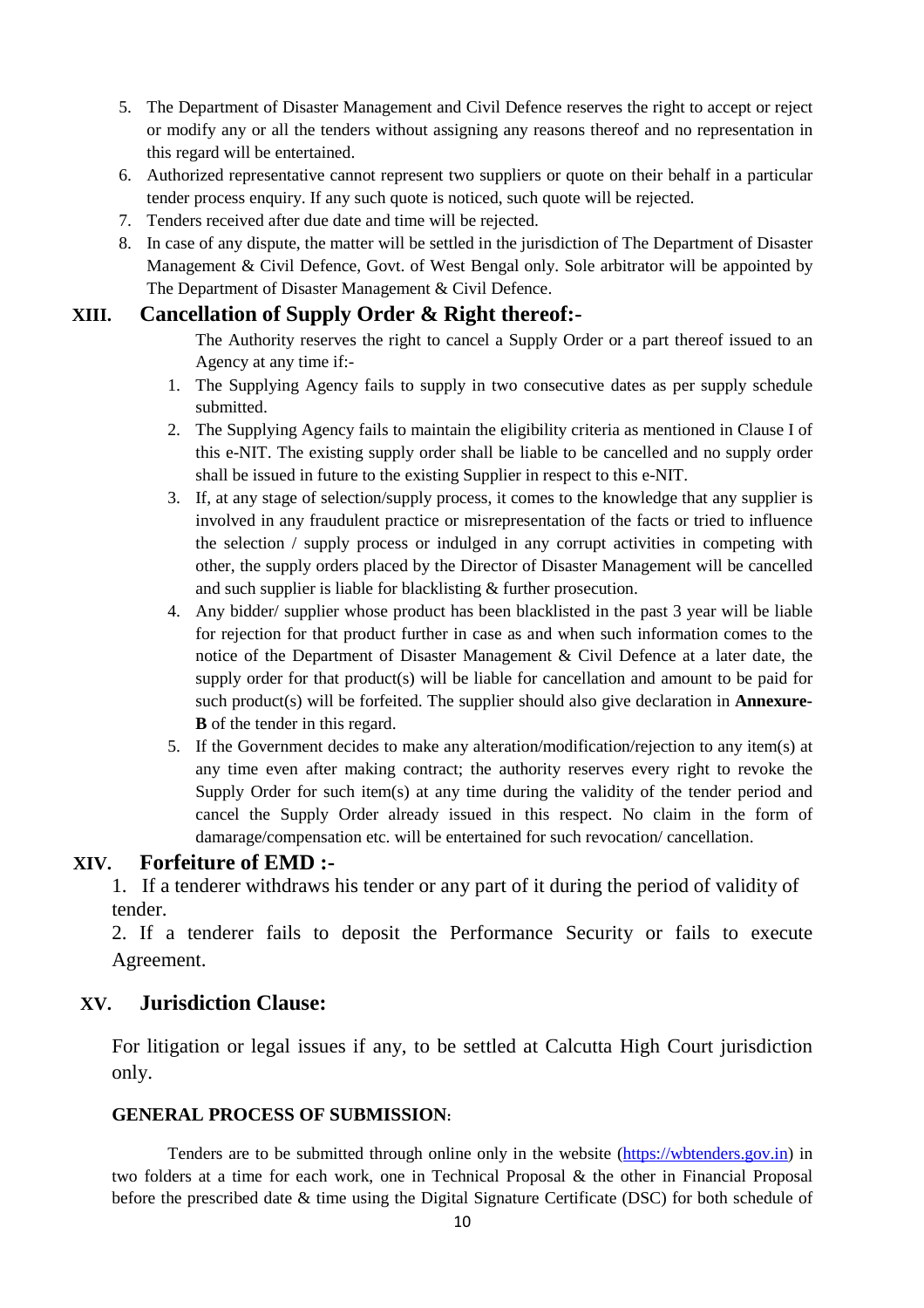work. The documents are to be uploaded (virus scanned copy) duly Digitally Signed. The technical bids would be opened in the first instance, at the prescribed time & date and the same will be scrutinized and evaluated by the Tender committee (DLTPC) with reference to parameters prescribed in the tender documents and the offers received from the bidders. Thereafter, in the second stage, the financial bids of only the technically acceptable offers (as decided in the first stage above) are to be opened for further scrutiny, evaluation, ranking and placement of supply order.

The bidders are instructed to submit following documents in photocopies with the technical bid form given in **Annexure "C"** failing witch tenders shall be held liable for cancellation.

Bids submitted other than prescribed mode shall not be accepted.

#### *Technical bid:*

The technical proposal **should** contain clearly legible scanned copies in the following two covers (folders). The documents uploaded must be free from virus or any kind of malware.

#### **A1**. **Statutory Cover/Folder Containing**

i) Confirmation message in case of offline crediting through RTGS/NEFT or confirmation message if done through Net Banking by ICICI gateway towards Earnest Money Deposit (EMD) prescribed in the NIT, against the serial of work as applied for concerned with the work.

ii)Signed NIT (Download & upload the same digitally signed except quoting rate, **quoting rate will be only encrypted in the B.O.Q under Financial Bid**. In case of quoting any rate in any other place the tender is liable to be summarily rejected.)

#### **A2**. **Non statutory Cover/Folder Containing**.

i). Self Attested Copies of Professional Tax (PT) deposit receipt challan for the Financial Year 2018-19, PAN Card, GST Registration Certificate under GST Act 2017 and IT Return for the Financial Year i.e. 2018-19,

ii). Registration Certificate under Company Act (if any).

iv). Registered Deed of partnership Firm / Article of Association & Memorandum if applicable.

v). Power of Attorney (For Partnership Firm / Private Limited Company, if any).

vi). Audit Report along with Balance Sheet & profit & loss A/c for the years 2016-17, 2017-18, and 2018-19. Where Tax Audited Report along with Balance Sheet  $\&$  profit  $\&$  loss A/c for the years has not been audited by C.A., the bidder should submit Provisional Tax Audited Report in along with Balance Sheet & profit & loss Accounts for 2018-19 duly signed by the authorised signatory.

vii) Self attested copy of currently valid Dealership Certificate (Subsequent renewal of Dealership, if applicable, upto one year from the date of issuance of supply order by the same manufacturer is to be submitted subsequently)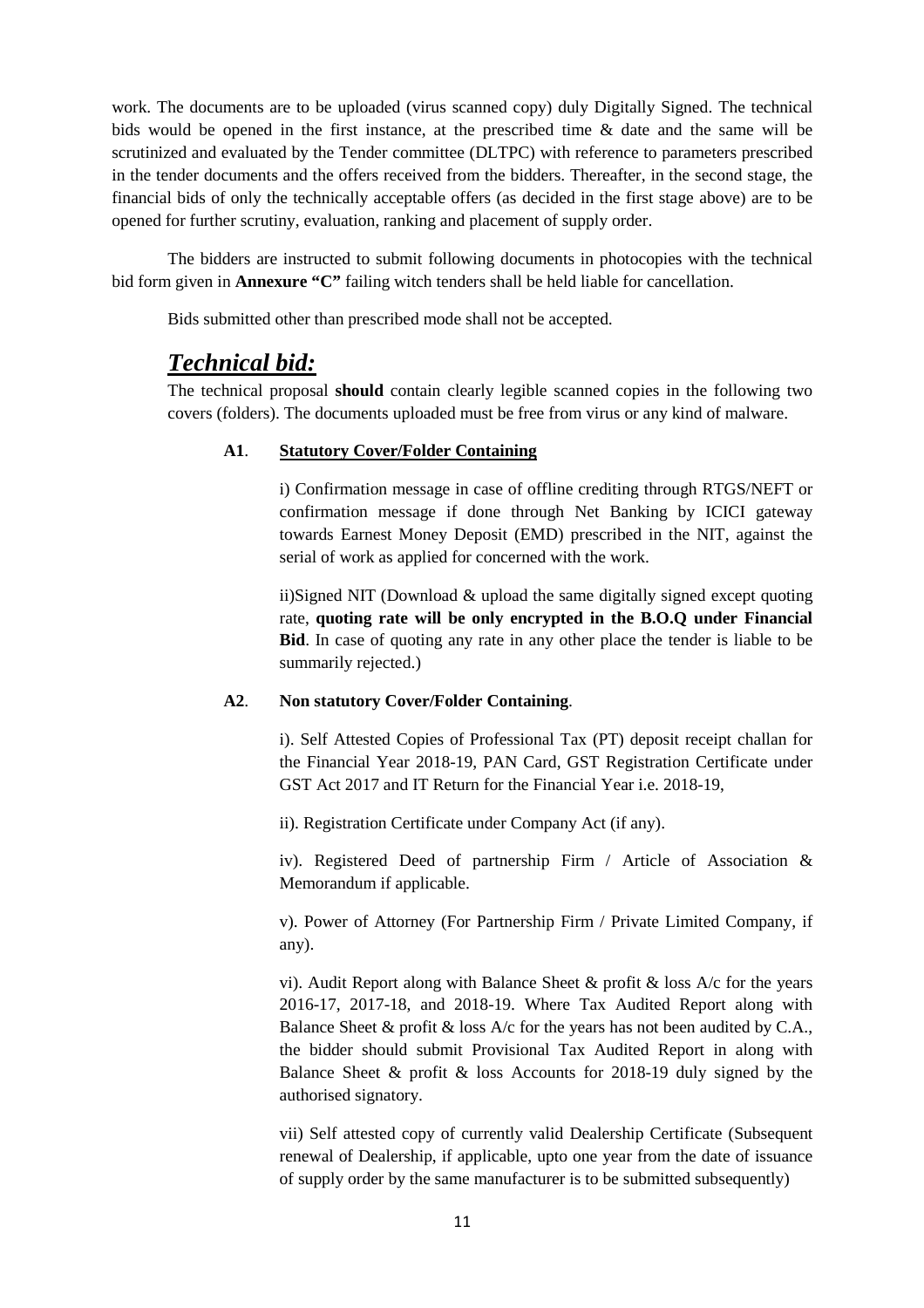viii). Manufacturer's Authorisation cum No-objection letter in **Annexure – F**.

ix) Self Attested Copies of "**Credential Certificate"** as per Pre-Qualification Criteria. (In this context, only **Certificates** issued in favour of the intending bidder by the Procuring Organisation will be treated as valid "**Credential Certificate" and no other document such as purchasing/supply order, bill etc. will not be treated as** "**Credential Certificate")** 

x) Proforma for credentials/performance statement **Annexure G** 

xi) Annual accounts for the period of three consecutive financial years from 2015-16 to 2017-18 (Annexure-H)

**Note: -Failure of submission of any of the above mentioned documents in specified cover as above in (A1. i.e statutory cover and A2, i.e. Non-statutory cover) and also non submission of document in proper perspective, the tender will be liable to summarily rejected**.

#### *Financial Bid:*

 i). Single rate shall be quoted in the **BOQ of the e-tender** and in no other place within the tender as it will invite disqualification.

 ii) Single Rate such quoted shall be valid for One year from the date of execution of agreement.

iii). Rate must be quoted both in words and figures.

 iv). Any request for change of rate after submission/ finalisation of tender or within the validity period of tender will summarily be rejected.

 Sd/- (Tender inviting authority) Director of Disaster Management Govt. of West Bengal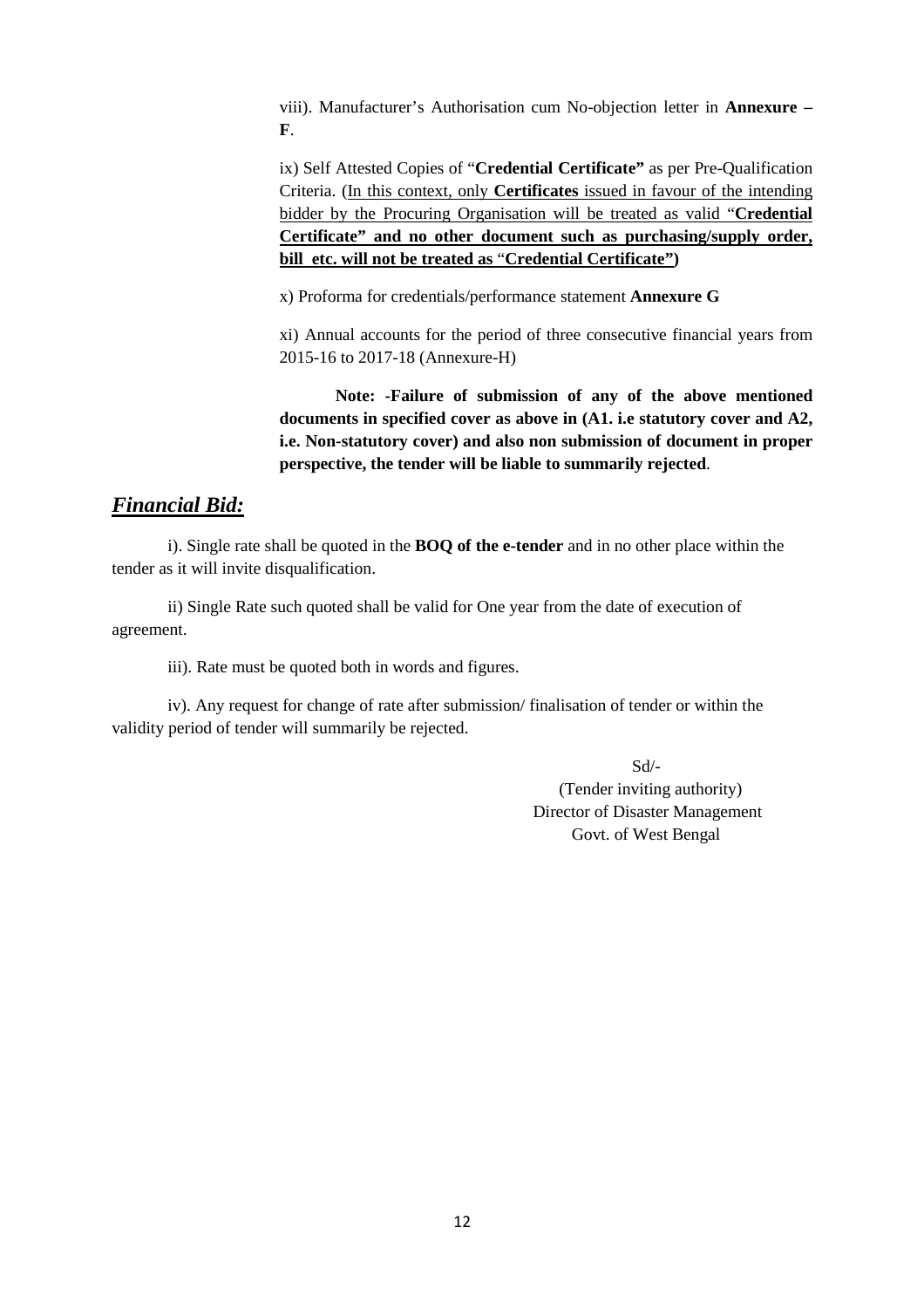#### **Annexure – A-1**

#### **Specification of ISI Marked Single Stitch Sewing Machine**

**for the** 

#### **Government of West Bengal**

|      | 1. General Description                                                                                                                                 |
|------|--------------------------------------------------------------------------------------------------------------------------------------------------------|
|      | <b>Single Stitch Sewing Machine (ISI Marked Compulsorily)</b>                                                                                          |
|      | 2. Technical Specification                                                                                                                             |
| 2.1  | Round Arm Single Needle Lock Stitch Sewing Machine suitable for Tailor,<br><b>Sewing Establishments.</b>                                               |
| 2.2  | The machine should be effectively used with various optional special<br>attachment for hemming and sewing on lace, ruffling and tucking etc.           |
| 2.3  | Half Round (Single) type sewing machine with type shuttle race.                                                                                        |
| 2.4  | Lever Type Stitch Regulator for forward and Reverse Stitch Control                                                                                     |
| 2.5  | Auto tripping spring loaded Bobbin winder for uniform winding of Bobbin.                                                                               |
| 2.6  | Speed: Capable of 1200 (SPM) Stitch per minute.                                                                                                        |
| 2.7  | Artisan Sewing Machine for light and medium Weight Fabric.                                                                                             |
| 2.8  | Stitch Length : 5-25 stitches per inch.                                                                                                                |
| 2.9  | Stand: Made of Cast Iron Weight 17 Kgs (+ 10%)(approx.)                                                                                                |
| 2.10 | Table : Made of Ply Board with sun mica pasting on top.                                                                                                |
| 2.11 | Table size: 16" X 32"                                                                                                                                  |
| 2.12 | Each unit of the Item (Single Stitch Sewing Machine) to be prominently marked<br>with the following Logo printed in indelible reflective white colour. |
|      | পশ্চিমবঙ্গ সরকার                                                                                                                                       |
|      | দুৰ্গত মানুষের পান্দে                                                                                                                                  |
|      | বিপর্যয় ব্যবস্থাপন ও                                                                                                                                  |
|      | অসামরিক প্রতিরক্ষা দপ্তর                                                                                                                               |
|      |                                                                                                                                                        |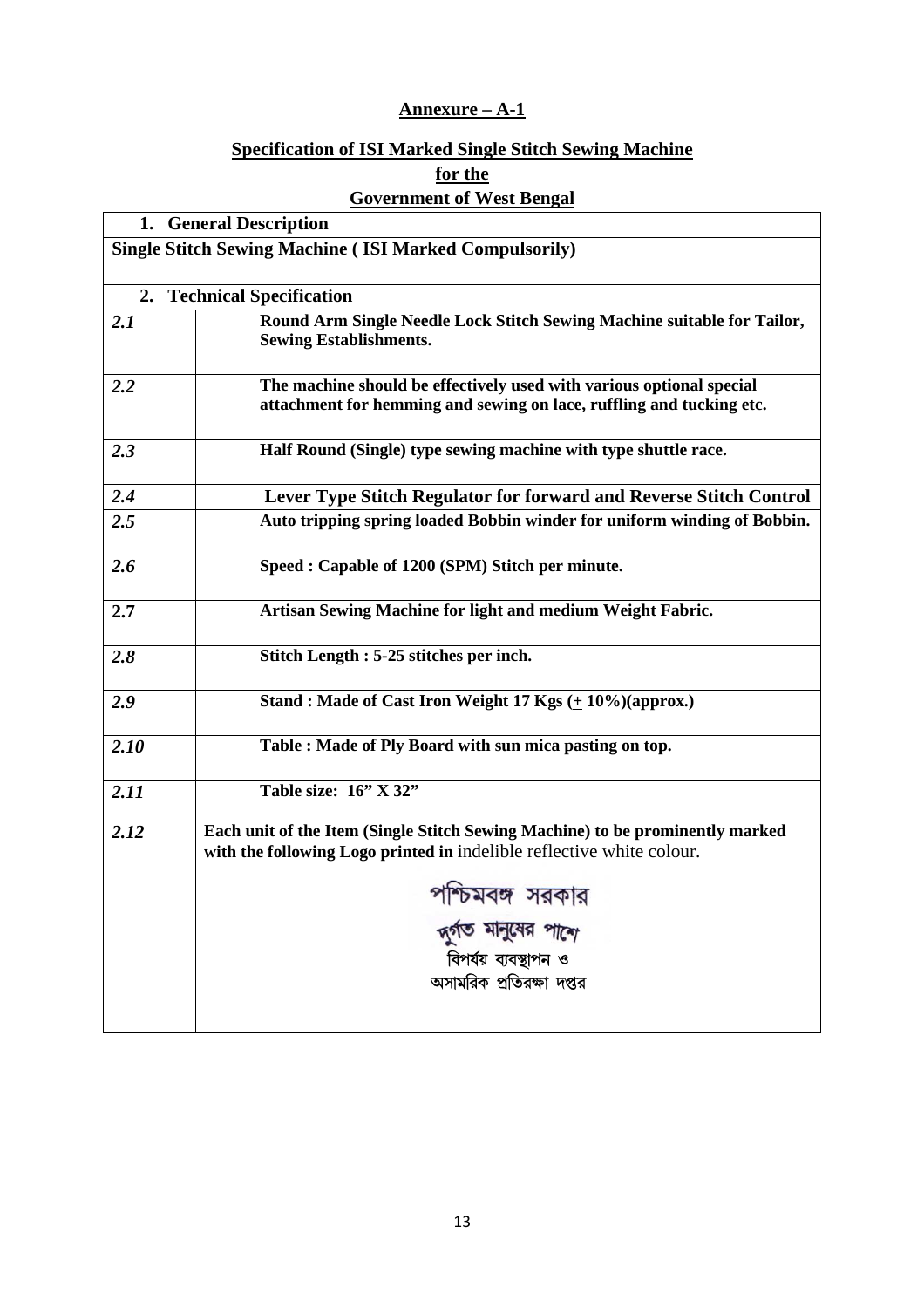#### **Annexure – A-2**

### **Specification of ISI Marked Double Stitch Sewing Machine**

**for the** 

|--|

|      | 1. General Description                                                                                                                                 |
|------|--------------------------------------------------------------------------------------------------------------------------------------------------------|
|      | <b>Double Stitch Sewing Machine (ISI Marked Compulsorily)</b>                                                                                          |
|      |                                                                                                                                                        |
|      | 2. Technical Specification                                                                                                                             |
| 2.1  | Round Arm Single Needle Lock Stitch Sewing Machine suitable for Tailor,<br><b>Sewing Establishments and Garment Industry.</b>                          |
| 2.2  | The machine should be effectively used with various optional special<br>attachments for hemming and sewing on lace, ruffling and tucking etc.          |
| 2.3  | Full round (Double) type sewing machine with full rotary shuttle<br>mechanism.                                                                         |
| 2.4  | <b>Reverse Feed Mechanism</b>                                                                                                                          |
| 2.5  | <b>Balanced Rotary Hook and spiral gears.</b>                                                                                                          |
| 2.6  | Speed: Capable of 1800 (SPM) Stitch per minute.                                                                                                        |
| 2.7  | Artisan Sewing Machine for light and medium Weight Fabric.                                                                                             |
| 2.8  | Stitch Length : 5-25 stitches per inch.                                                                                                                |
| 2.9  | Stand: Made of Cast Iron Weight 20 Kgs $(+ 10\%)$ (approx.)                                                                                            |
| 2.10 | Table : Made of Ply Board with sun mica pasting on top.                                                                                                |
| 2.11 | Table size: $18"$ X 36"                                                                                                                                |
| 2.12 | Each unit of the Item (Double Stitch Sewing Machine) to be prominently marked<br>with the following Logo printed in indelible reflective white colour. |
|      | পশ্চিমবঙ্গ সরকার                                                                                                                                       |
|      | দুৰ্গত মানুষের পাশে                                                                                                                                    |
|      | বিপর্যয় ব্যবস্থাপন ও                                                                                                                                  |
|      | অসামরিক প্রতিরক্ষা দপ্তর                                                                                                                               |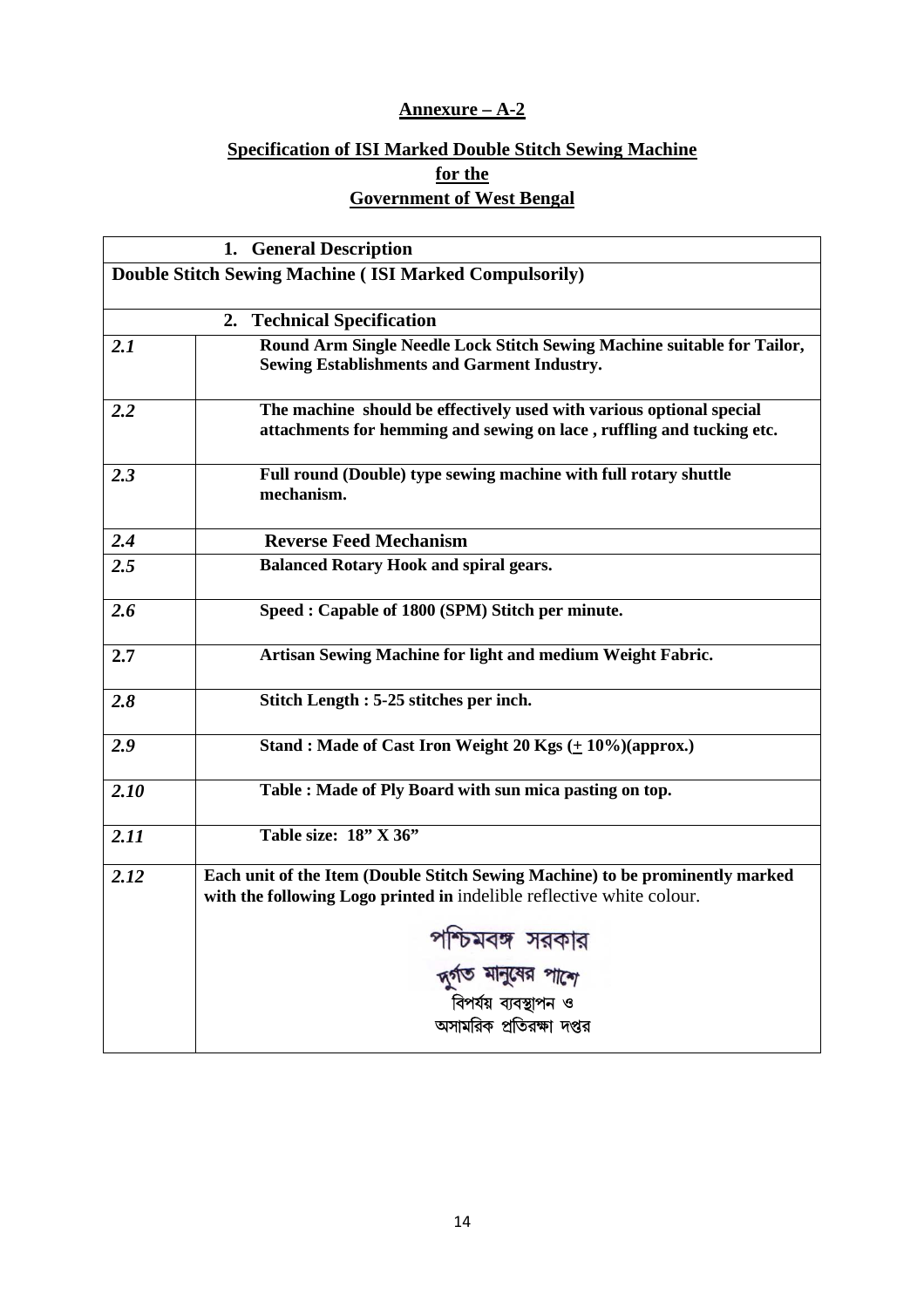#### **Annexure-B**

#### (AFFIDAVIT)

AFFIDAVIT FOR NOT BEING BLACKLISTED BY ANY GOVERNMENT / PRIVATE INSTITUTION IN NON-JUDICIAL STAMP DULY NOTARIZED. To The Director of Disaster Management, Government of West Bengal, Tran Bhavan, 87A, S.N. Banerjee Road, Kolkata – 700014.

 Sub:- Ref:-

Sir,

 I /we............................................................. hereby confirm that my/our firm has not been banned or blacklisted by any Government Organization financial Institutions/ Court/ Public Sector Unit/ Central Government.

Place: -<br>
Date: -<br>
Date: -<br>
Date: -<br>
Name:-Name:-Designation:-<br>Seal Seal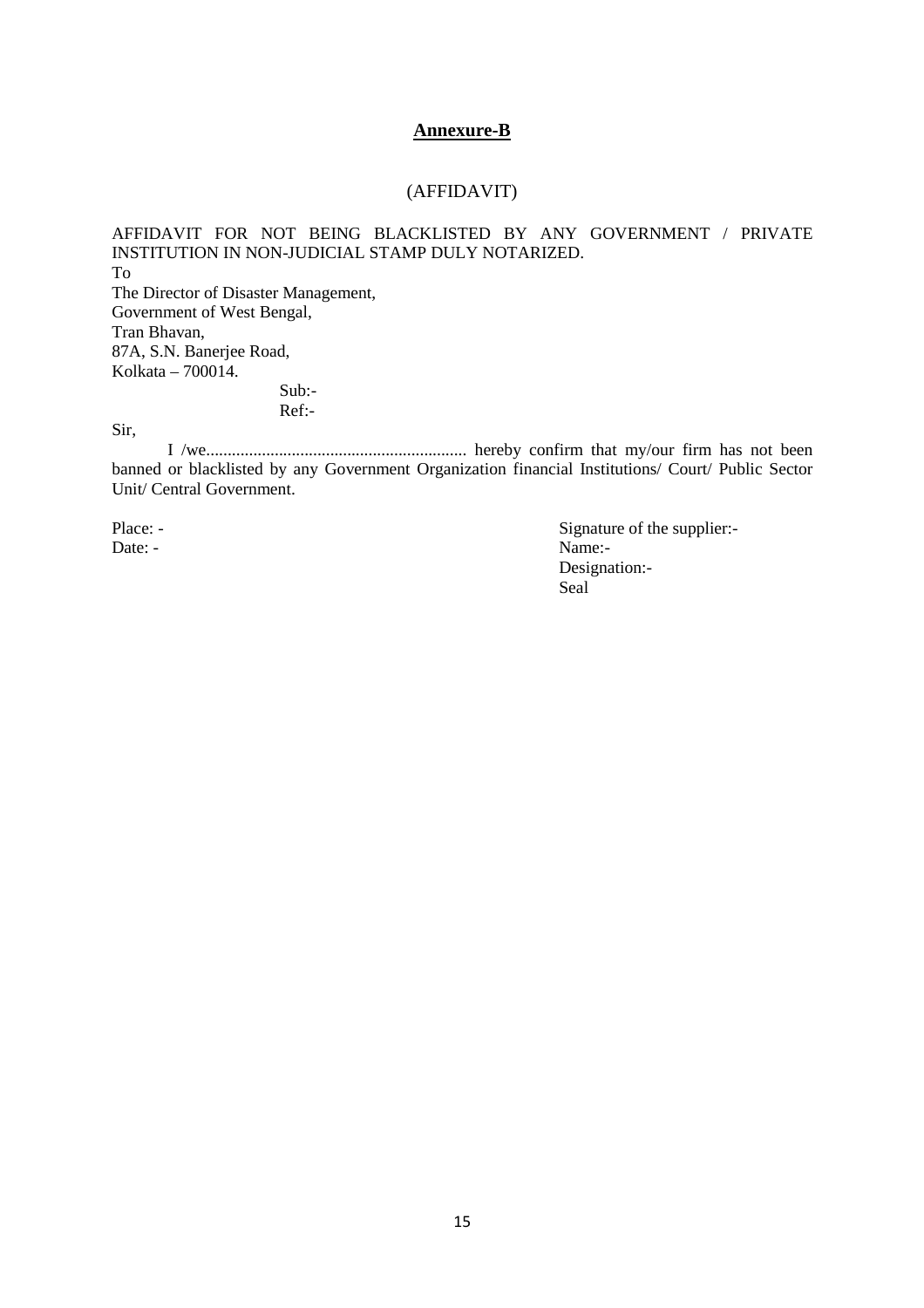#### **Annexure-C**

#### **Technical Bid Form**

#### (Technical bid)

|                | Technical Bid for supply of Single Stitch and/or Double Stitch Sewing Machine |             |
|----------------|-------------------------------------------------------------------------------|-------------|
| S1.            | Particulars                                                                   | Information |
| No.            |                                                                               |             |
| $\mathbf{1}$   | Name of the Bidder with                                                       |             |
|                | Telephone                                                                     |             |
|                | Fax                                                                           |             |
|                | Email                                                                         |             |
| $\overline{2}$ | Name and designation of the                                                   |             |
|                | Authorised signatory                                                          |             |
| 3              | Mobile number of the Authorised signatory                                     |             |
| $\overline{4}$ | <b>GSTIN Registration Number</b>                                              |             |
| 5              | Address of the Bidder                                                         |             |
| 6              | PAN number of the Bidder                                                      |             |
| $\overline{7}$ | Name of product intended to be supplied as                                    |             |
|                | per technical specification                                                   |             |
| 8              | Credential Certificate submitted (Annexure                                    |             |
|                | " $G$ ")                                                                      |             |
| 9              | Annual Accounts (Annexure "H")                                                |             |
| 10             | Manufacturers'<br>authorisation<br>cum<br>$no-$                               |             |
|                | objection form. (Annexure "F")                                                |             |
| 11             | Covering Letter (Annexure "D"                                                 |             |
| 12             | Affidavit for not being black listed                                          |             |
|                | (Annexure "B")                                                                |             |
| 13             | Whether the audited balance sheets for the                                    |             |
|                | last three years are enclosed.                                                |             |
| 14             | Bank details of the company                                                   |             |
|                | a). Bank Name                                                                 |             |
|                | b). Branch address                                                            |             |
|                | c). Account type                                                              |             |
|                | d). Account Number                                                            |             |
|                | e). IFSC Code                                                                 |             |
|                | [Also please enclose a cancelled cheque of                                    |             |
|                | above account for ready reference.]                                           |             |
| 15             | Other information if any.                                                     |             |

#### **Declaration:**

I, Sri/Smt. ............................................................ on behalf of.....................................................

(Name of the Firm / Unit) do hereby declare that I have carefully gone through the terms & conditions and all the information furnished is true to the best of my knowledge. In case of any false declaration the tender will be liable to be cancelled.

Date:<br>Place:

Seal & Signature of the Bidder (With Name and Address)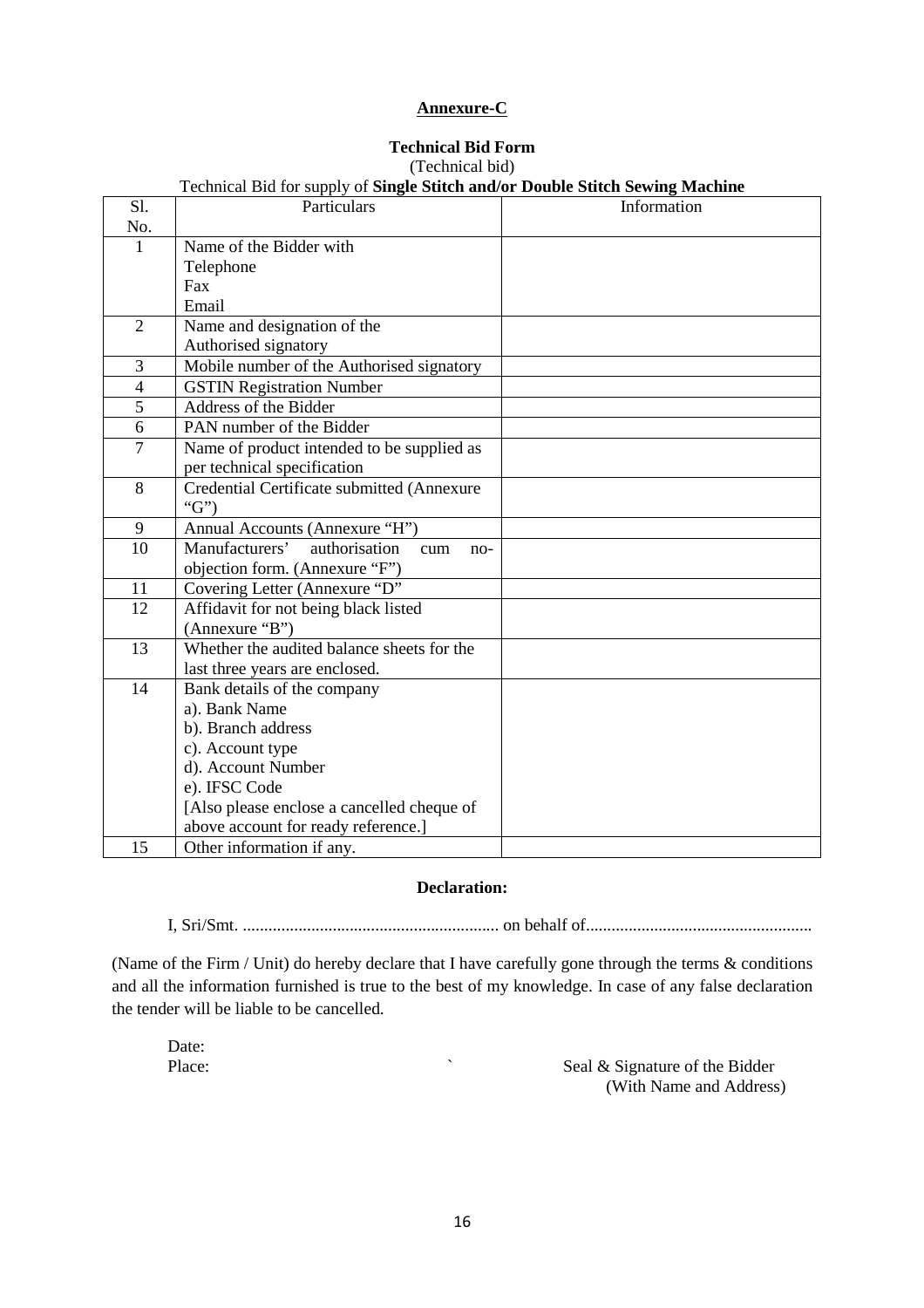#### **Annexure- "D"**

#### **COVERING LETTER FORMAT FOR SENDING THE TENDERS**

To, The Director of Disaster Management, Government of West Bengal, Tran Bhavan, 87A, S.N. Banerjee Road, Kolkata -700014.

Sub: Tender for Supply of **Single Stitch and or Double Stitch Sewing Machine**  Ref:- Tender Notice No............................... dated.................................................................................... Sir,

- 1. I / we have the capacity for supply of the **Single Stitch and or Double Stitch Sewing Machine** within the stipulated time period mentioned in the tender.
- 2. My/ our rate of supply of **Single Stitch and or Double Stitch Sewing Machine** as specified in schedule of terms and conditions of the tender will be inclusive of all Charges but exclusive of GST,
- 3. I / we have studied and understood the terms and conditions of the tender and agree to supply the **Single Stitch and or Double Stitch Sewing Machine**
- 4. I / We have deposited Rs.  $\qquad \qquad \text{only or as decided by the Department of}$ Disaster Management & Civil Defence in favour of **The Director of Disaster Management, West Bengal** payable at Kolkata or through GRIPS/RTGS/NEFT and **same may be documented through e-Filling towards** the cost of Earnest money deposit.
- 5. I / We enclose details of **Single Stitch and or Double Stitch Sewing Machine** supplied by us during the last 3 (Three) years.
- 6. I / We give the guarantee for the quality of **Single Stitch and or Double Stitch Sewing Machine** supplied by me / us.
- 7. I / We declare that **Single Stitch and or Double Stitch Sewing Machine** supplied to The Directorate of Disaster Management west Bengal under the offer shall be of standard and shall be strictly in accordance with specification.

Yours faithfully,

Place

Date Signature & Seal of the Bidder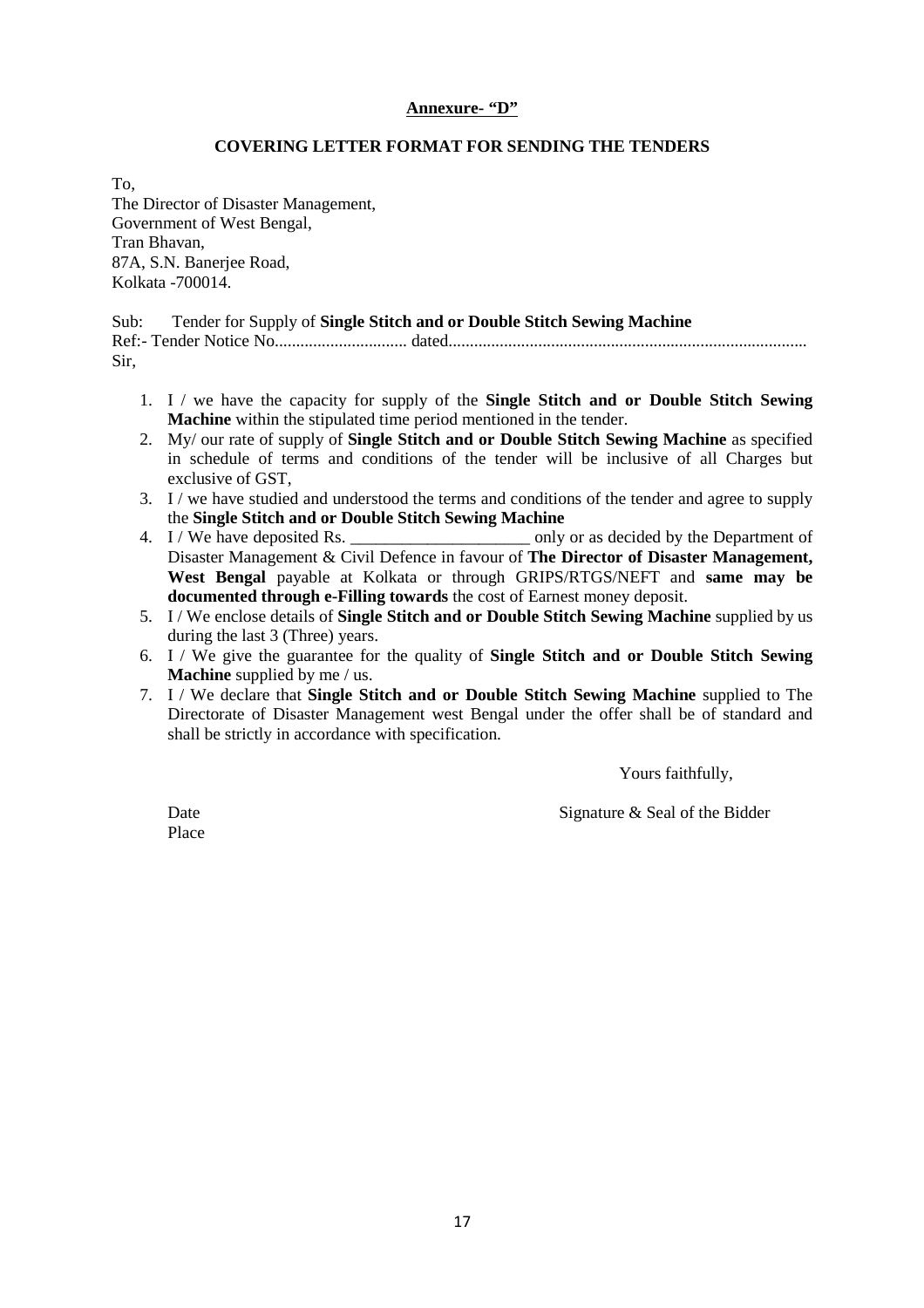#### **Annexure "E"**

#### **Performance Security in Nationalized Bank.**

[Insert No performance security shall be requested or the bank, as requested by the successful Bidder, shall fill in this form in accordance with the instruction indicated]

> Date [Insert date (as day, month and year)of Bid Submission] Bid No. & Title: Inset no & Title of bidding process]

Bank's Branch or Office:[Insert complete name of guarantor]

#### Beneficiary : [**Director of Disaster Management, West Bengal, Tran Bhavan, 87A, S.N. Banerjee Road, Kolkata – 700014]**

PERFORMANCE GUARANTEE NO. [Insert performance guarantee no.]

We have been informed that / Insert complete name of supplier] (herein after called "the supplier") has entered into contract no. / insert no. / dated / insert day &month]. [Insert year] with you, for the supply of [Description of goods and related services] (Herein after called "The Contract").

Furthermore we understand that according to the conditions of the contract, a performance guarantee is required.

At the request of the supplier, we hereby undertake to pay you any sum (s) not exceeding [insert amount (s) in figures and words] which is payable at Kolkata only upon receipt by us of your first demand in writing declaring the supplier to be in default under the contract, without cavil or argument, or your needing to prove or to show grounds or reasons for your demand or the sun specified therein.

i)The guarantor(Bank) will be treated as the principal debtor;

ii)Obligations of the Guarantor(bank) shall not be affected by any variations in the terms and conditions of the Agreement or by the extension of time for performance granted or postponement/non exercise/delayed exercise of any of its rights by authority or any indulgence shown by authority to the Supplier.

iii) Guarantee shall not be affected by any change in the constitution or winding up of the Supplier/the Guarantor (Bank) or any absorption, merger or amalgamation of the Supplier/the Guarantor.

This guarantee shall expire no later than the [insert no.] day of [insert month] [insert year], and any demand for payment under it must be received by us at this officer on or before that date. [Signatures of authorised representatives of the Bank and the supplier]

#### **[Remarks: VALIDITY OF PERFORMANCE SECURITY SHALL BE DRAWN UPTO 30.09.2020]**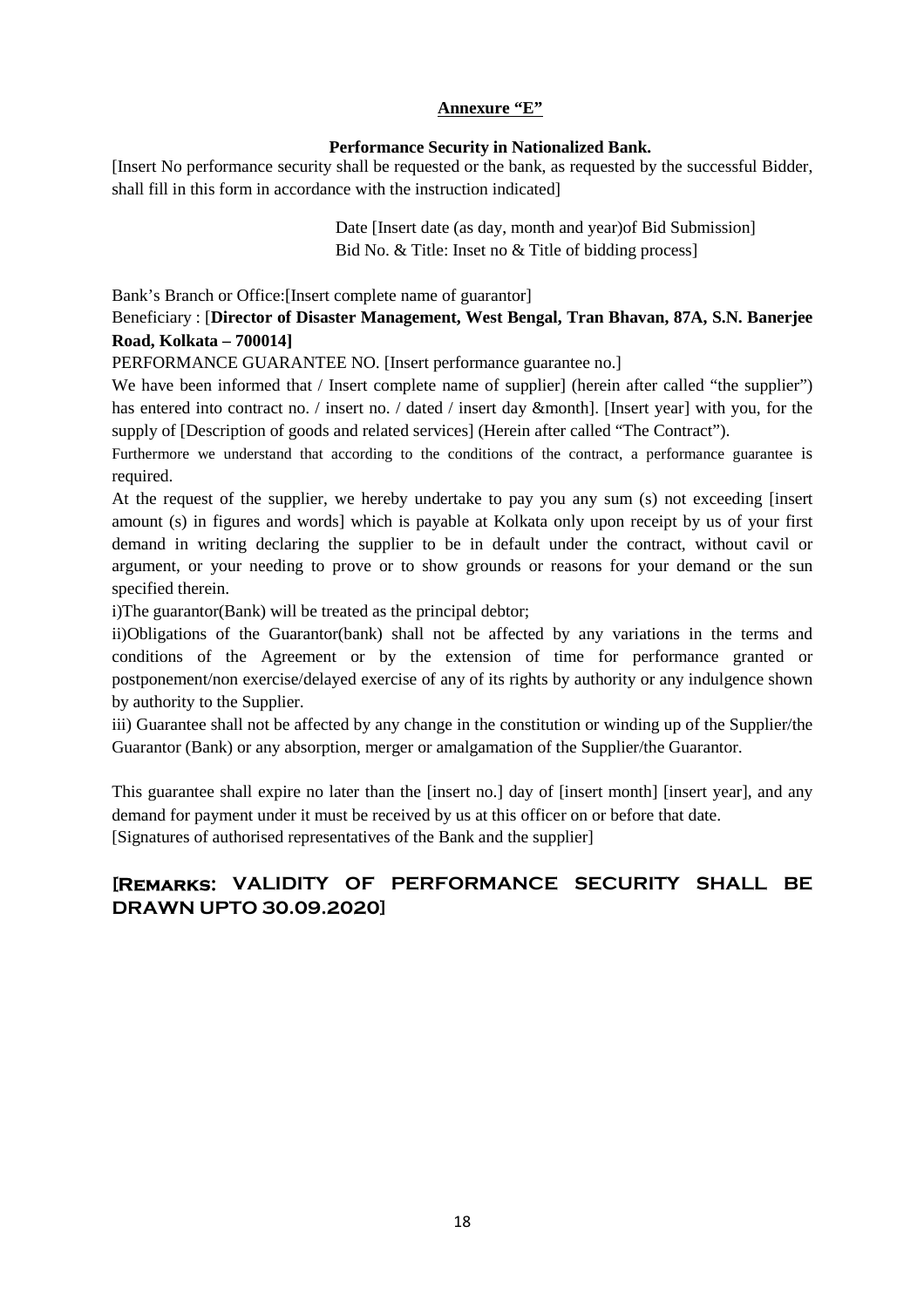#### **Annexure –F MANUFACTURERS' AUTHORISATION CUM NO-OBJECTION FORM**

(From the original clothing/garments/equipment manufacturer)

To

The Director of Disaster Management

Government of West Bengal

.....................................................................

......................................................................

Bid Reference No..........................

Sir/Madam,

| Bidder) to submit a bid, and sign the contract with you for the goods manufactured by us |  |  |  |
|------------------------------------------------------------------------------------------|--|--|--|
|                                                                                          |  |  |  |

 And we have no objection against submission of bid by M/s………………… …………………..with reference to this tender (Tender No…………………………… ……………..) for supplying items manufactured by us.

We hereby extend our full guarantee and warranty as per the bid document, the General conditions of contract and special conditions of contract for the goods and services offered for supply by the above firm against this tender.

Yours faithfully,

(Name)

(Name of manufacturer)

*Note: This letter of authority should be on the letter head of the manufacturer with full address, phone no. Email, and website address, and should be signed by a person having competence and the power of attorney to legally bind the manufacturer. It should be included by the bidder in its bid.*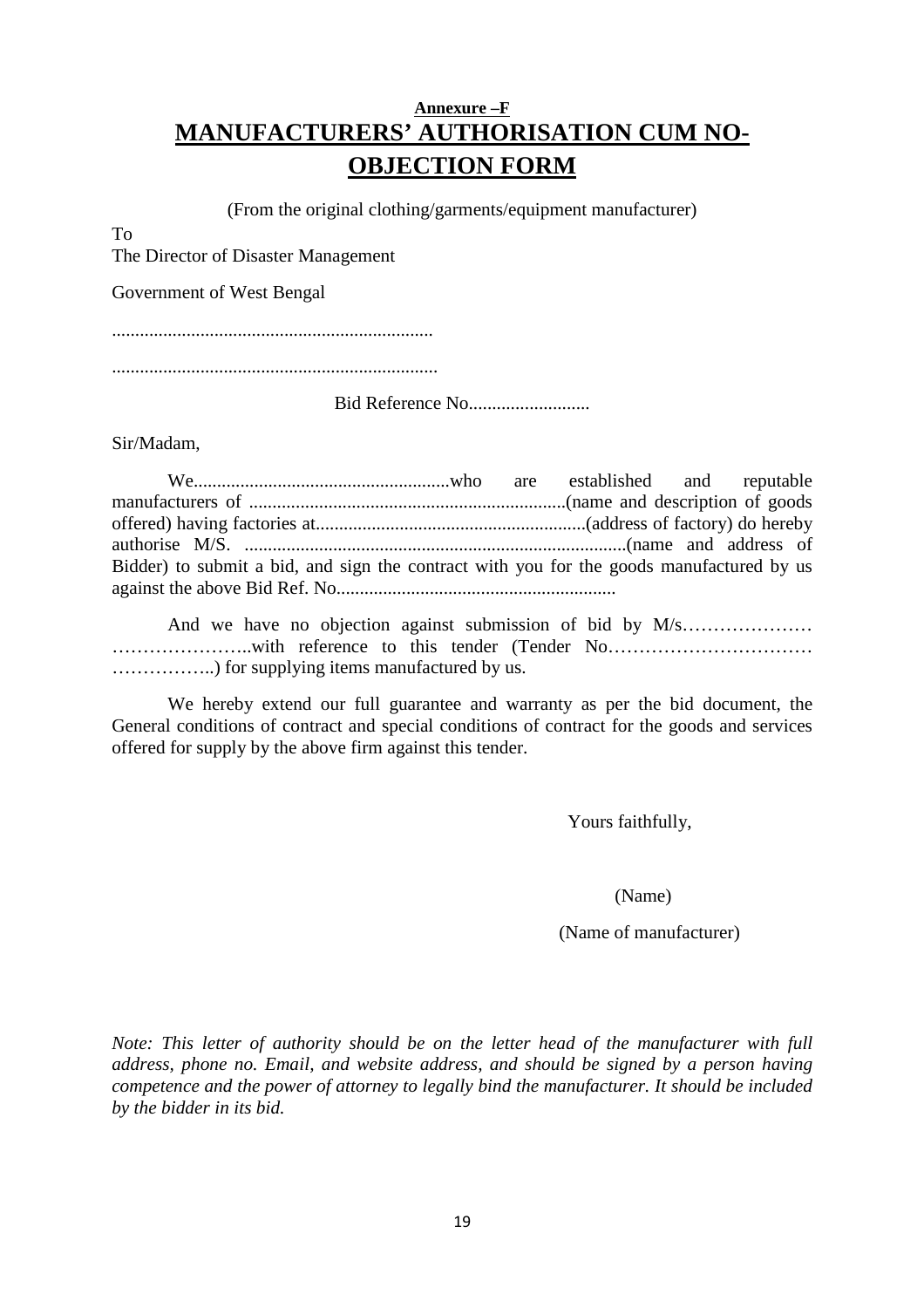#### **Annexure G**

PROFORMA FOR CREDENTIALS/PERFORMANCE STATEMENT (For a period of three years) Bid no........................ date of opening....................................Time

| <b>Items</b>              | Order placed<br>by (full<br>address of<br>purchaser<br>with phone<br>and fax | Order<br>no and<br>date<br>ordered<br>items of | Description<br>and quantity<br>(in pcs. of<br>materials | Value<br>$% \left( \left( \mathcal{A},\mathcal{A}\right) \right) =\left( \mathcal{A},\mathcal{A}\right)$ of<br>order | Date of<br>completion of<br>delivery |        | Remarks<br>(Including<br>reasons<br>for late<br>delivery, if<br>any) | (Attach the certificates<br>from the<br>purchaser/consignee with<br>contact<br>address, landline, telephone<br>number, fax number, and |
|---------------------------|------------------------------------------------------------------------------|------------------------------------------------|---------------------------------------------------------|----------------------------------------------------------------------------------------------------------------------|--------------------------------------|--------|----------------------------------------------------------------------|----------------------------------------------------------------------------------------------------------------------------------------|
|                           | number)                                                                      |                                                |                                                         |                                                                                                                      | As per<br>contract                   | Actual |                                                                      | mobile number)                                                                                                                         |
|                           | (1)                                                                          | (2)                                            | (3)                                                     | (4)                                                                                                                  | (5)                                  | (6)    | (7)                                                                  | (8)                                                                                                                                    |
| Item under Schedule-1     |                                                                              |                                                |                                                         |                                                                                                                      |                                      |        |                                                                      |                                                                                                                                        |
| ule-2<br>Item under Sched |                                                                              |                                                |                                                         |                                                                                                                      |                                      |        |                                                                      |                                                                                                                                        |

Materials supplied and the value as stated in column 3 and 4 above reflected in annual accounts of the relevant year.

Signature and seal of the bidder

..........................................................

Countersigned by Chartered Accountant

<sup>(</sup>Signature,Seal and Full address of the C.A)